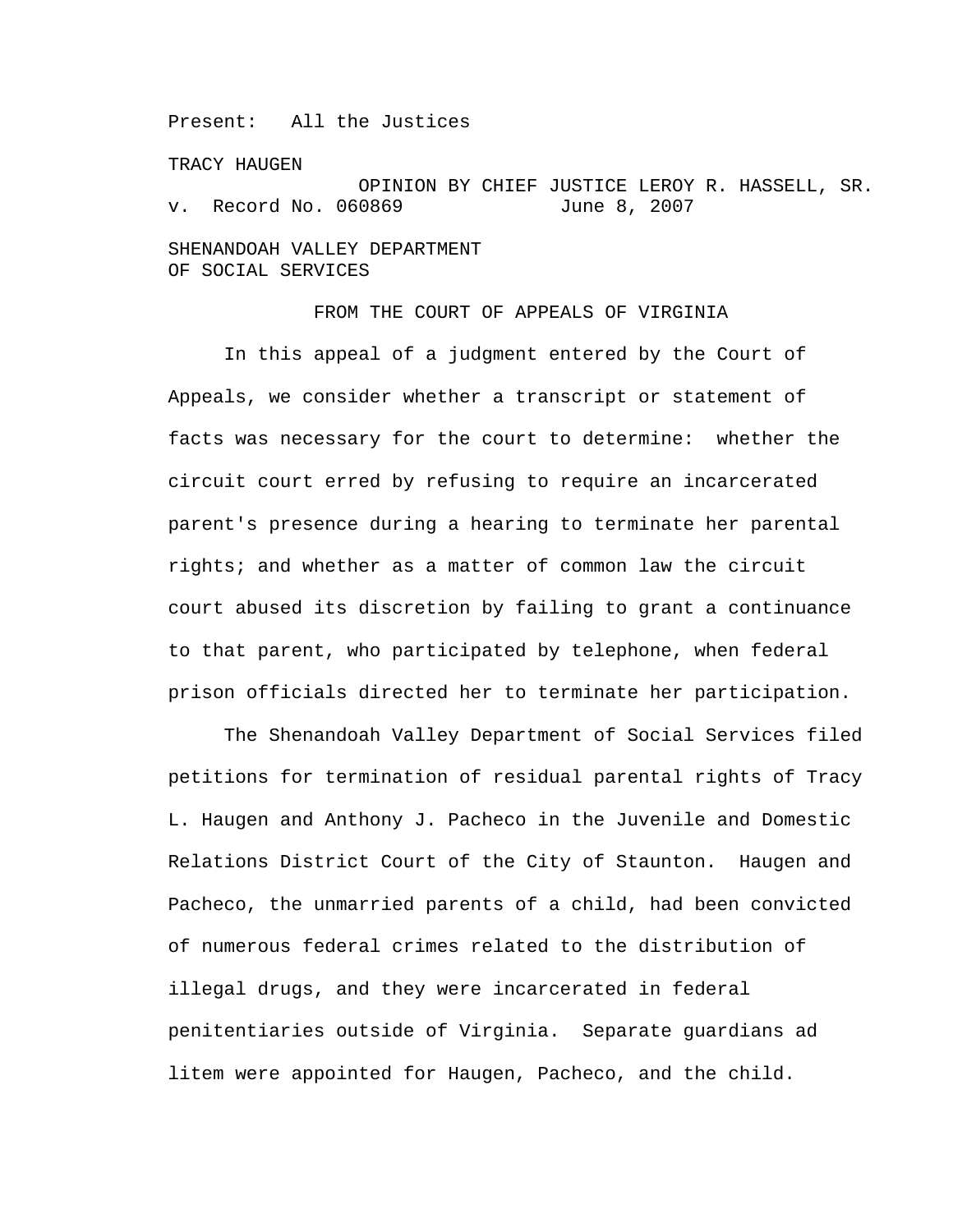The juvenile and domestic relations district court entered orders terminating the parental rights of Haugen and Pacheco. They appealed the orders to the Circuit Court of the City of Staunton and, as permitted by Code § 16.1-296(D), they received a hearing de novo.

 Haugen, who remained incarcerated in a federal penitentiary in West Virginia, filed a petition for a writ of habeas corpus requesting that she be released to the Sheriff's Office of the City of Staunton so that she could attend the circuit court's hearing on the termination of her parental rights. The circuit court did not grant the writ. Subsequently, the circuit court directed Haugen and Pacheco, who were represented in person at the hearing by separate guardians ad litem, to participate by telephone in the hearing to terminate their parental rights.

According to entries in a "Log of Proceedings Electronically Recorded," which is a part of the record, the termination of parental rights hearing commenced at 9:02 a.m. on March 7, 2005. Haugen began her participation in the hearing by telephone at 9:26 a.m. Pacheco began his participation in the hearing by telephone at 9:27 a.m. After several witnesses had testified and numerous exhibits had been admitted in evidence, at 2:16 p.m., Pacheco informed the circuit court that the penitentiary where he was incarcerated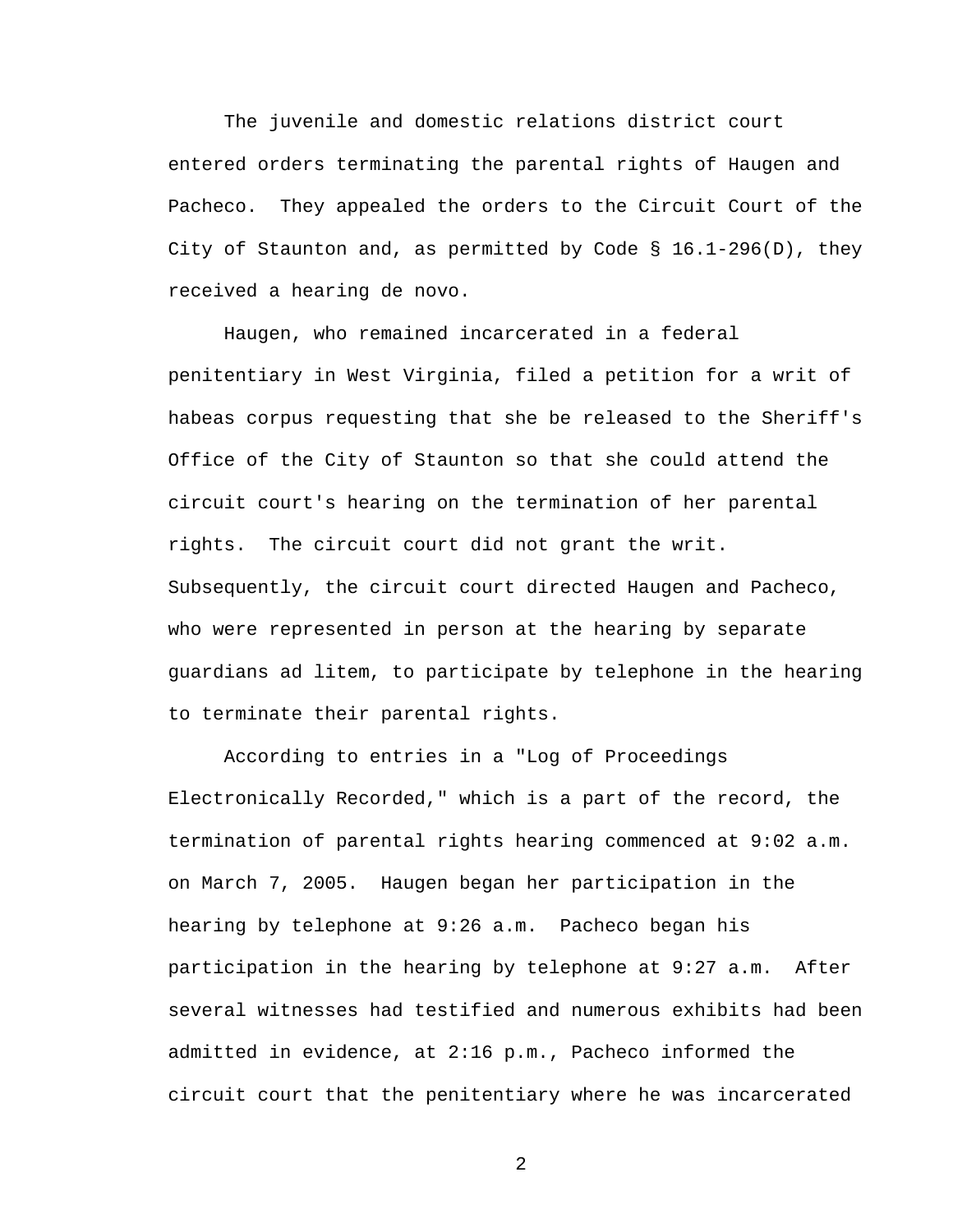was "under lockdown right now [and he] will not be available until tomorrow morning." Pacheco's guardian ad litem, who was also his counsel, requested a continuance or a mistrial in the event that the hearing proceeded without Pacheco's participation by telephone. The circuit court denied the motion, and the hearing proceeded in Pacheco's absence. Haugen remained on the telephone, and she continued to participate in the proceeding.

 At 3:49 p.m., Haugen was required to terminate her participation in the hearing. Federal prison officials ordered Haugen to leave the room in the penitentiary where she was using the telephone and they took her to another location in the penitentiary where she was not permitted to use a telephone. The circuit court denied Haugen's motion to continue the hearing until she could participate. The hearing proceeded until 5:20 p.m., and during that 91-minute period when Haugen was absent, two additional witnesses testified.

 Subsequently, the circuit court issued a letter opinion and summarized portions, but not all, of the evidence. The circuit court found by clear and convincing evidence that "the best interest and welfare of the child would be served by the termination of both parents' parental rights," and the court entered an order that reflected its rulings in the opinion letter. Among other things, the order granted sole custody of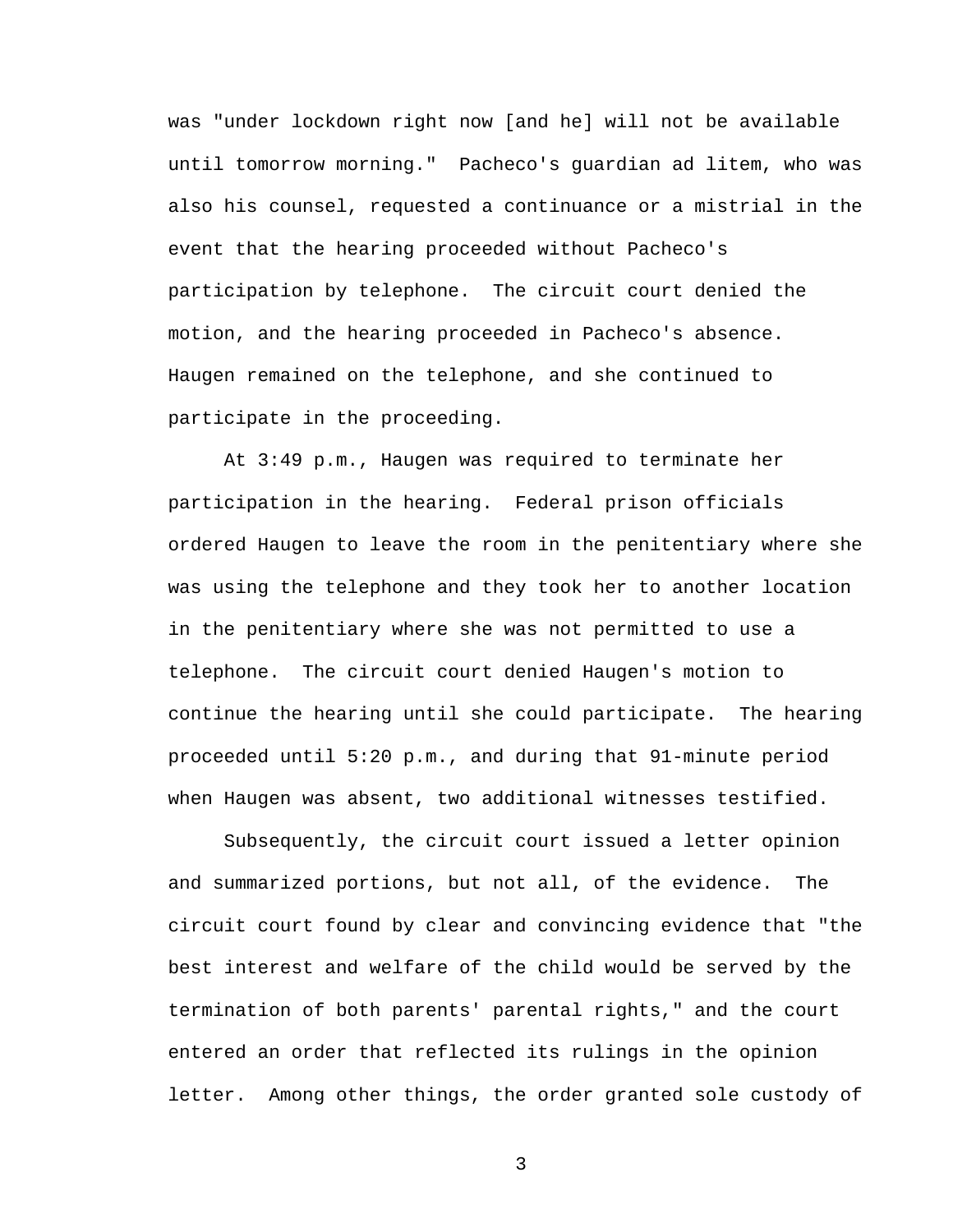the child to the Shenandoah Valley Department of Social Services and authorized that agency to place the child for adoption and consent to such adoption.

 The guardian ad litem for Haugen, who was also her trial counsel, appealed the judgment of the circuit court to the Court of Appeals. The Court of Appeals dismissed Haugen's appeal because her counsel failed to file timely a transcript or statement of facts as required by Rule 5A:8.

 Haugen appealed to this Court asserting that the Court of Appeals erred by dismissing her appeal because a transcript or statement of facts was not necessary for the resolution of her appeal; that the circuit court erred by failing to require or permit Haugen to appear physically; and that the circuit court erred in denying Haugen's motion for a continuance when her participation in the circuit court hearing by telephone abated. We awarded Haugen an appeal and appointed new counsel for her.

 Haugen asserts that the Court of Appeals erred by dismissing her appeal because a transcript or statement of facts was not necessary to determine the issue whether the circuit court deprived her of her due process rights by failing to ensure that she was physically present at the hearing. Responding, Shenandoah Valley Department of Social Services and the guardian ad litem for the child contend that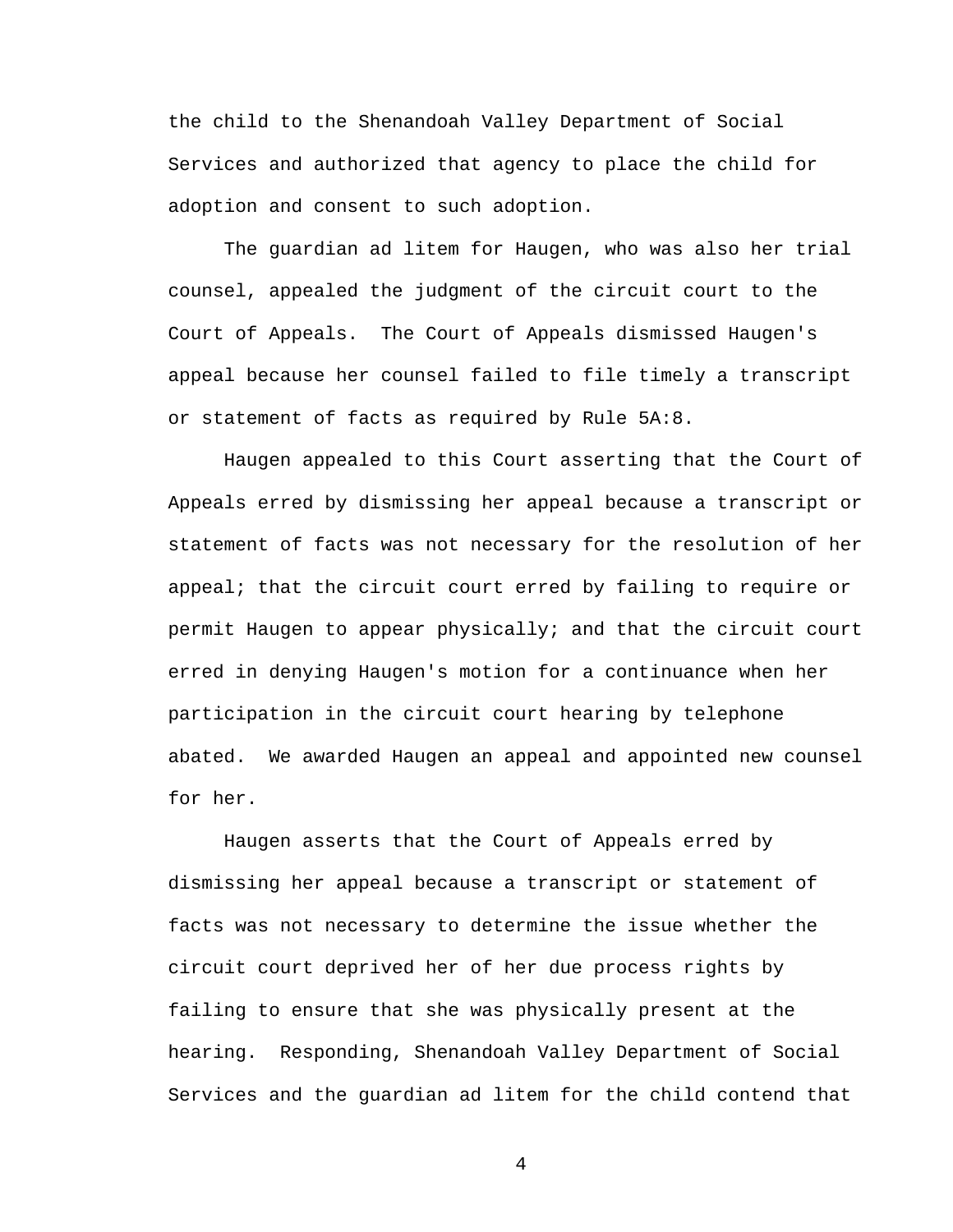a review of the transcript or statement of facts is indispensable to a determination whether Haugen's due process rights were violated by the circuit court. Additionally, the Department of Social Services and the child's guardian argue that Haugen did not object to the circuit court's ruling that she participate by telephone and that this Court cannot ascertain without a transcript or statement of facts whether Haugen made such objection.

We agree with Shenandoah Valley Department of Social Services and the child's guardian ad litem. Without a transcript of the proceedings or a statement of facts, this Court cannot ascertain whether Haugen acquiesced in or agreed with the circuit court's ruling that she participate by telephone in the hearing.

 Haugen argues that the circuit court erred in denying her motion for a continuance once the federal prison authorities required that she end her participation by telephone in the hearing. $^1$  Continuing, Haugen asserts that once she was

 $\overline{\phantom{a}}$  $1$  Rule 5:17(c) does not bar consideration of this issue. Rule 5:17(c) states: "Where appeal is taken from a judgment of the Court of Appeals, only assignments of error relating to questions presented in, or to actions taken by, the Court of Appeals may be included in the petition for appeal to this Court." Haugen's question presented, in her petition to the Court of Appeals, is sufficiently broad to encompass the issue whether the circuit court erred by failing to grant her request for a continuance because she was entitled to participate by telephone in the hearing. Shenandoah Valley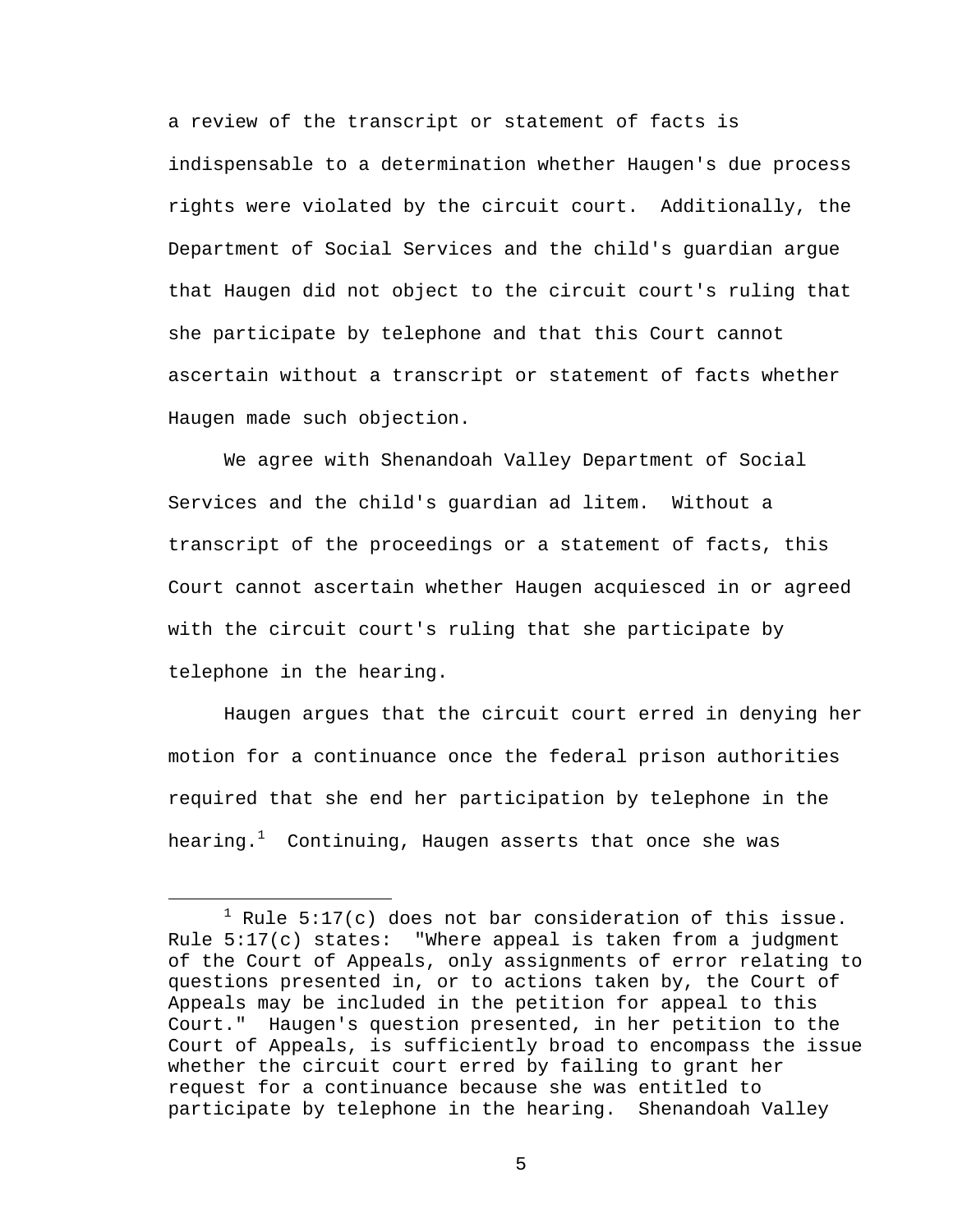disconnected by telephone, she had no presence whatsoever in the hearing and that she was excluded from approximately 90 minutes of the proceeding.

Responding, Shenandoah Valley Department of Social Services states that the record "does not appear to indicate that Ms. Haugen's telephone connection was faulty or flawed, rather it indicates that she had the opportunity to cross examine witnesses, to testify and to present exhibits." Additionally, the Department of Social Services says: "The record as it stands before the Court of Appeals as well as before [the Supreme] Court has only the vaguest indication included in the Log of Proceedings Electronically Recorded . . . that 'Ms. Haugen hangs up the phone.' There is no other explanation for the end of the telephone conference offered or available."

The guardian ad litem for the child argues that Haugen was able to participate by telephone for most of the hearing

i

Department of Social Services specifically argued in the Court of Appeals and this Court that Haugen was not deprived of her rights to due process during the circuit court hearing because she participated in most of the hearing by telephone. Shenandoah Valley Department of Social Services and the child's guardian ad litem cite numerous cases in their briefs in support of their contention that participation by telephone in a hearing is sufficient "presence" to satisfy the due process requirement of the Federal Constitution. Shenandoah Valley Department of Social Services and the child's guardian ad litem do not argue that consideration of this issue is barred by Rule 5:17(c).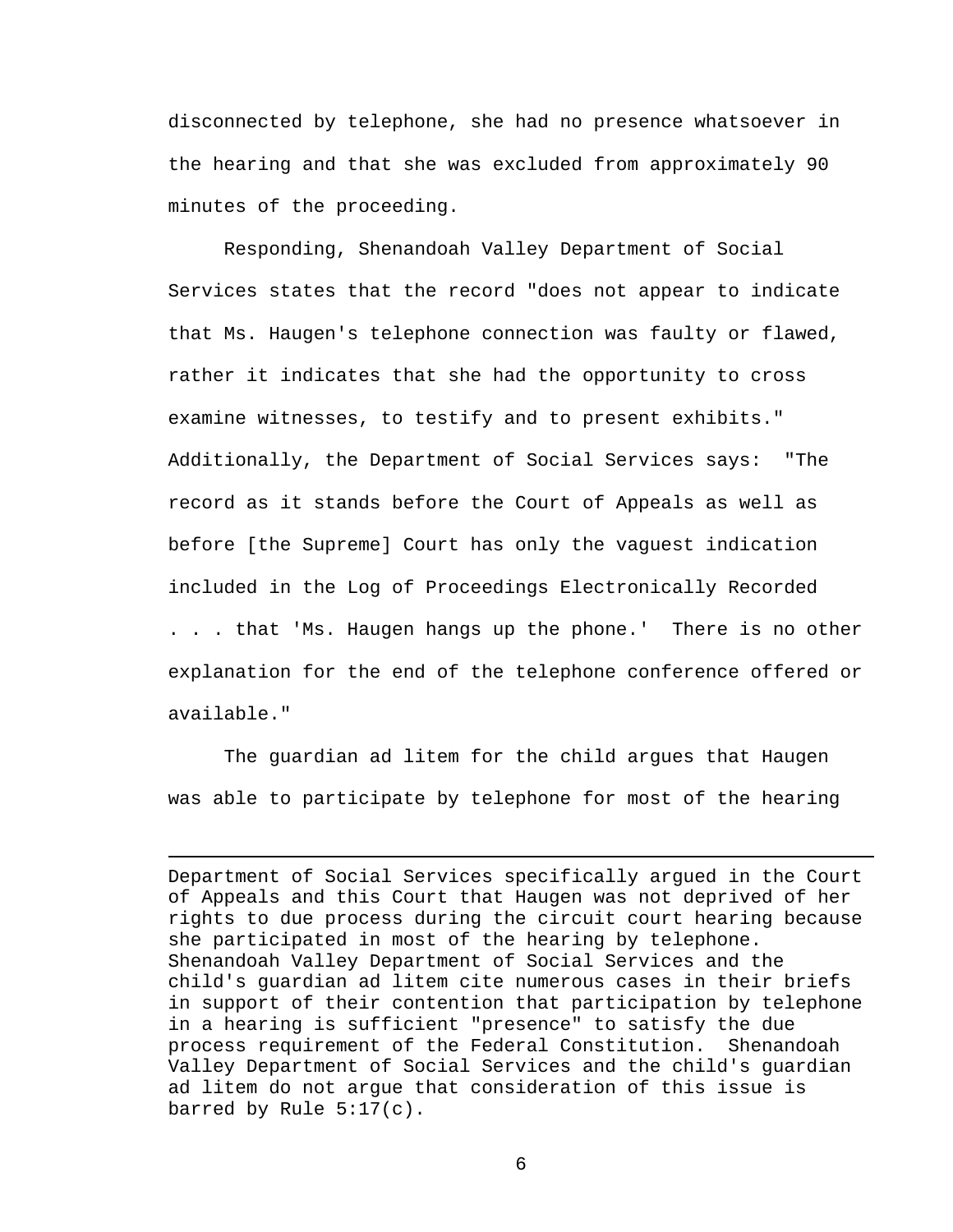and that once her participation terminated, only two other witnesses testified. The guardian ad litem for the child also argues that "[i]t is highly unlikely that Ms. Haugen's physical presence or her participation by telephone during the portion of the hearing she missed would have resulted in a different outcome." We disagree with the arguments of Shenandoah Valley Department of Social Services and the child's guardian ad litem.

The record before this Court, even without the transcript, is sufficient to enable this Court to adjudicate the issue whether the circuit court erred by failing to grant Haugen's request to continue the hearing on the termination of her residual parental rights until she could participate. $^2\,$  The "Log of Proceedings Electronically Recorded," which is a part of the record before this Court, indicates that the hearing commenced at 9:02 a.m. and that Haugen's participation ceased at 3:49 p.m. Counsel for Shenandoah Valley Department of Social Services admitted, during oral argument before this Court, that federal prison authorities directed Haugen to leave the room in the penitentiary where she was using the telephone and to go to another area of the prison where she would not be permitted to participate in the hearing by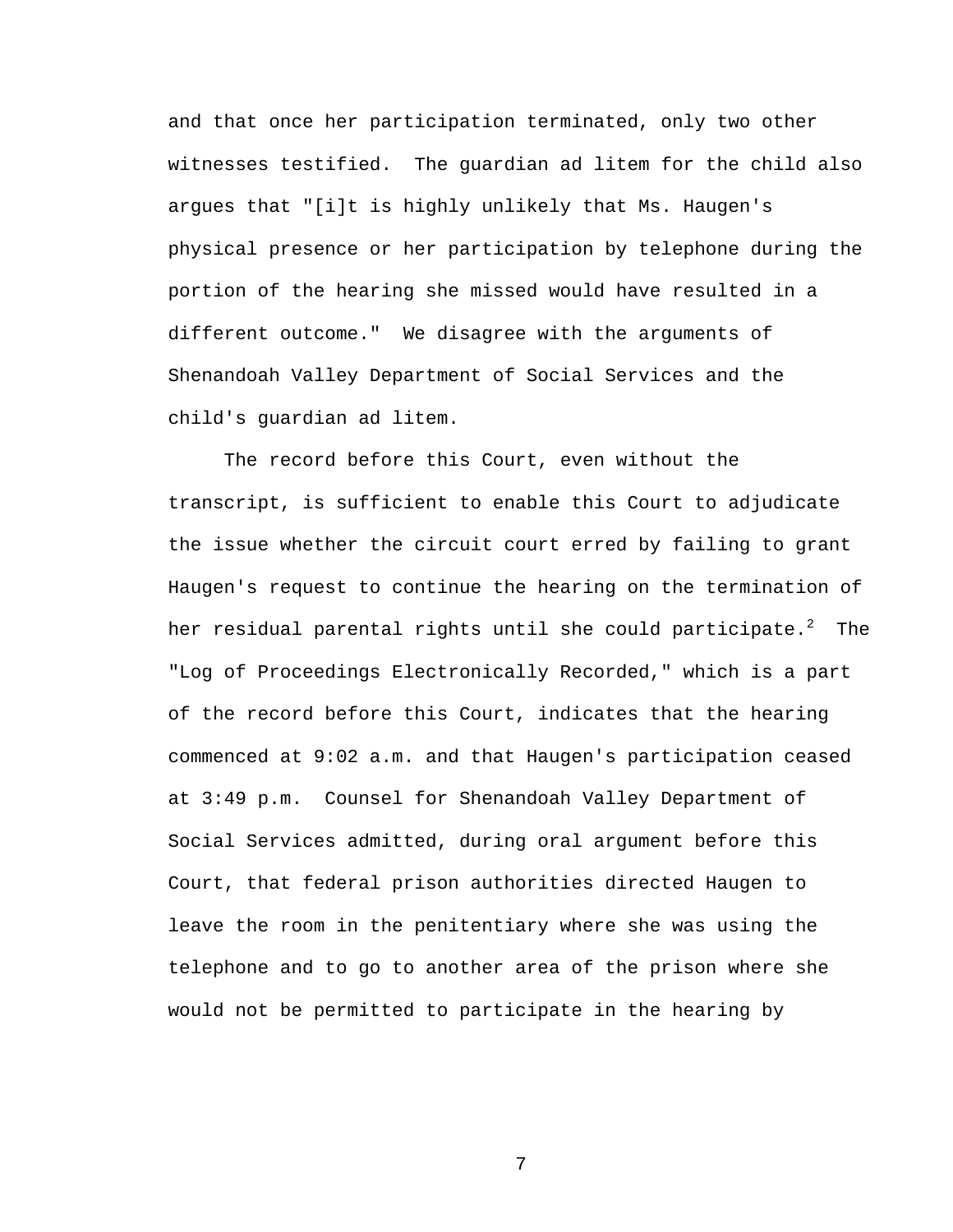telephone. Clearly, she was deprived of an opportunity to participate in the hearing by telephone.

The "Log of Proceedings Electronically Recorded" contains notations and is not a comprehensive recitation of the hearing. An entry in the log manifests Haugen's counsel's attempt to postpone or terminate the proceeding because of her inability to continue to participate. Although referred to in the log as a "motion for mistrial," it is beyond question that the motion for a mistrial was actually a request to terminate or continue the hearing due to Haugen's inability to participate further. The complete entry in the log provides: "motion for mistrial (my client not available)."

This Court has applied different common law legal standards when reviewing a circuit court's decision to grant or deny a motion for a continuance. For example, we have held that the issue whether "a continuance should be granted or denied is a matter within the sound discretion of the trial court, and a decision one way or the other will not be disturbed on appeal in the absence of a showing that the discretion has been abused." Thomas v. Commonwealth, 244 Va. 1, 13, 419 S.E.2d 606, 613 (1992); accord Shifflett v. Commonwealth, 218 Va. 25, 30, 235 S.E.2d 316, 319 (1977);

 $\overline{\phantom{a}}$  $2$  Contrary to the dissenting opinion, Haugen does indeed contend in her brief that the circuit court erred by failing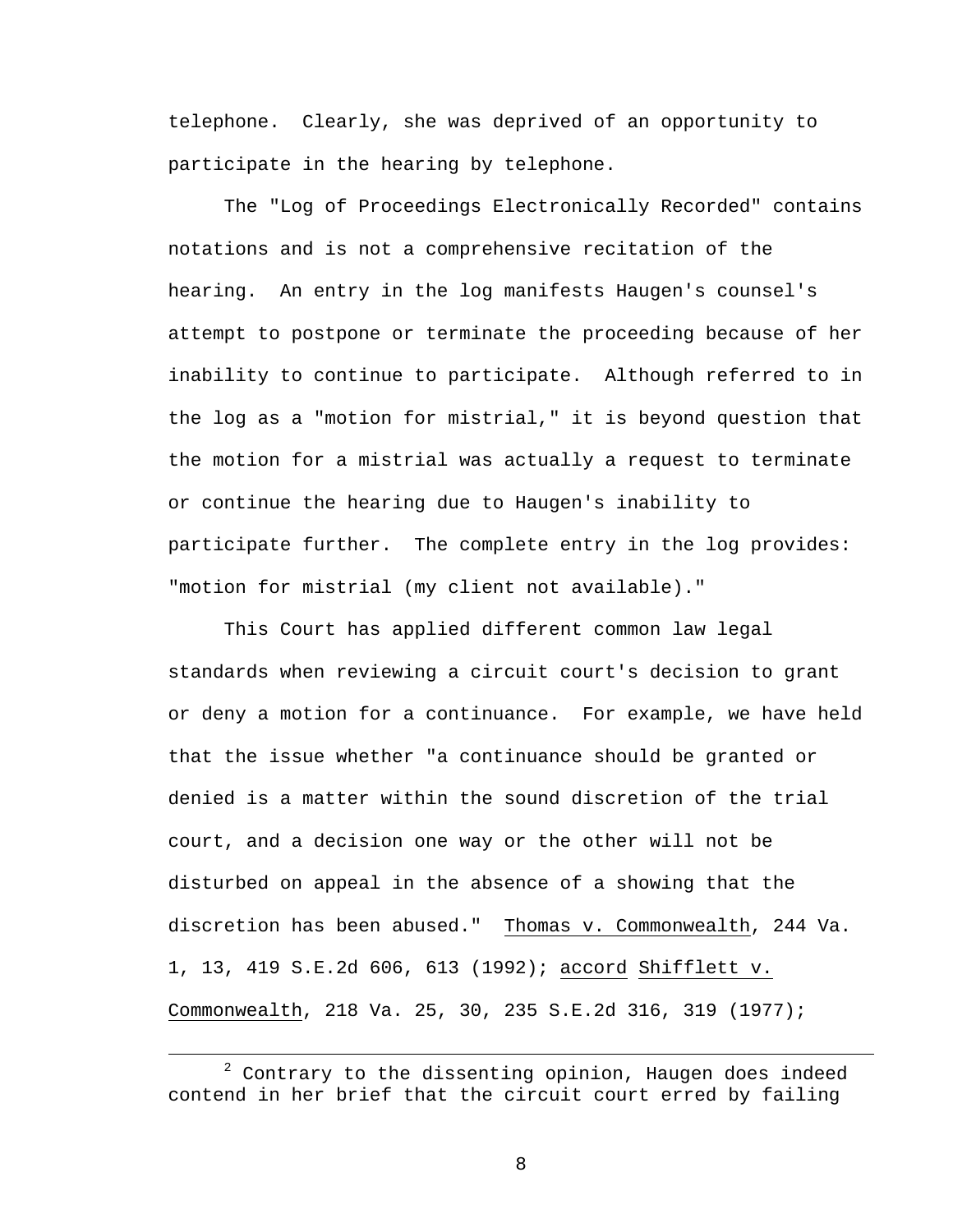Miller v. Grier S. Johnson, Inc., 191 Va. 768, 773, 62 S.E.2d 870, 873 (1951); Lacks v. Commonwealth, 182 Va. 318, 323, 28 S.E.2d 713, 715 (1944).

This Court has also held that a circuit court's ruling on a motion for a continuance will be disturbed only if that ruling was plainly erroneous and the circuit court abused its discretion. Bryant v. Commonwealth, 248 Va. 179, 182, 445 S.E.2d 667, 669 (1994); Willis v. Commonwealth, 183 Va. 125, 127, 31 S.E.2d 306, 306 (1944); Wallen v. Commonwealth, 134 Va. 773, 777, 114 S.E. 786, 788 (1922); Hewitt v. Commonwealth, 58 Va. (17 Gratt.) 627, 629 (1867).

On other occasions, this Court has applied the following legal standard when reviewing a circuit court's decision to grant or deny a continuance: " 'A trial court's ruling on a motion for a continuance will be reversed on appeal only if it is plainly erroneous and upon a showing of abuse of discretion and resulting prejudice to the movant.' " Butler v. Commonwealth, 264 Va. 614, 621, 570 S.E.2d 813, 817 (2002) (quoting Mills v. Mills, 232 Va. 94, 96, 348 S.E.2d 250, 252 (1986)); accord Cardwell v. Commonwealth, 248 Va. 501, 508-09, 450 S.E.2d 146, 151 (1994).

to grant her request for a continuance.

i<br>Li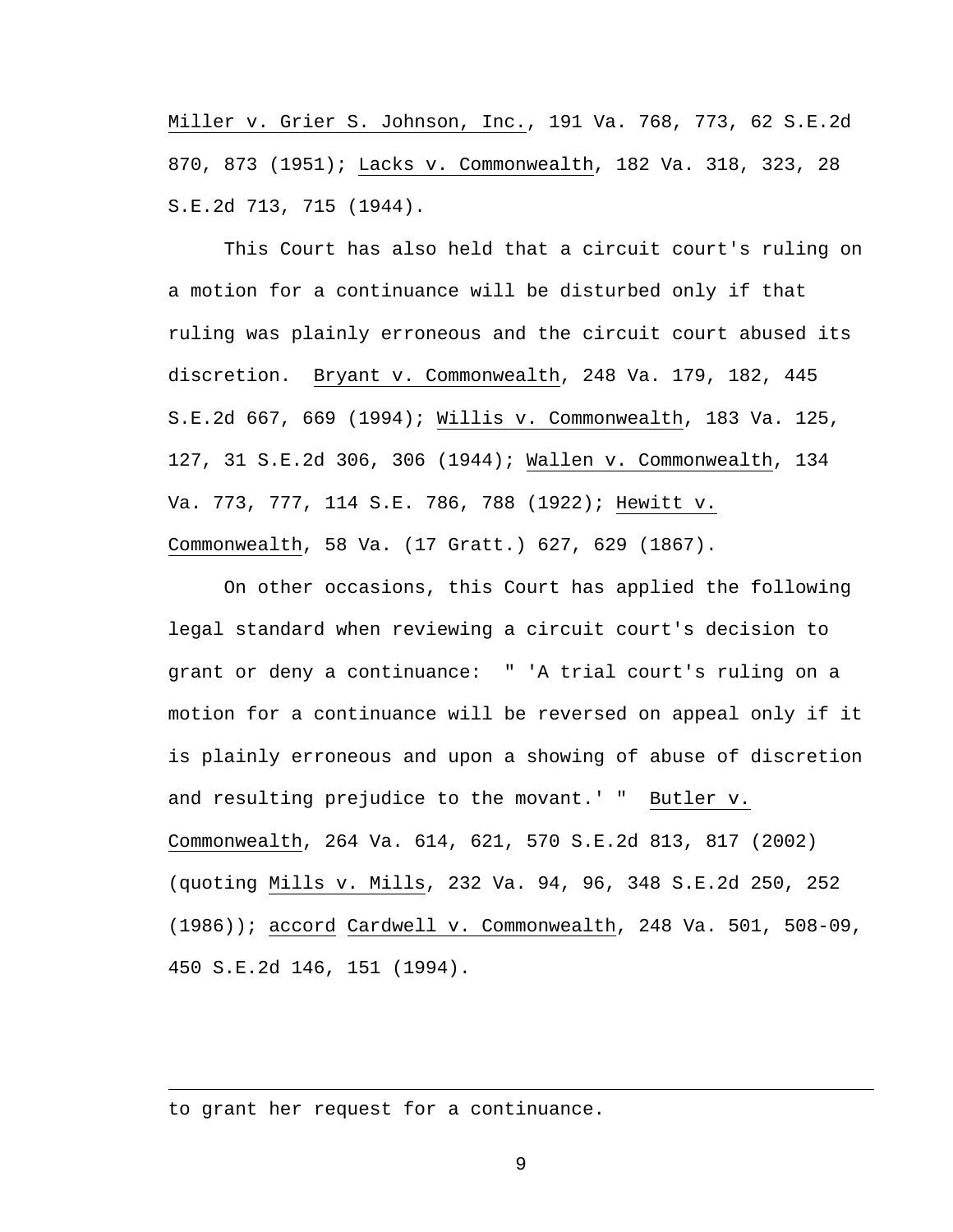Additionally, this Court has also applied yet another legal standard governing appellate review of a circuit court's decision to grant or deny a continuance:

 "The rule in Virginia governing continuances is well settled.

 " 'It has been often repeated by this [C]ourt, and it is the established rule everywhere, that the granting or refusal of a continuance is always addressed to the sound discretion of the trial court, and to entitle a party to a reversal on that ground it must be clearly shown that the court abused its discretion and that injury resulted to the party complaining from the abuse.' "

Rosenberger v. Commonwealth, 159 Va. 953, 957, 166 S.E. 464, 465 (1932) (quoting Virginia Iron, Coal & Coke Co. v. Kiser, 105 Va. 695, 697, 54 S.E. 889, 889 (1906))). Applying this standard, we have held that a circuit court's ruling on a motion for a continuance will be disturbed only upon a showing of abuse of discretion resulting in prejudice to the movant. Quintana v. Commonwealth, 224 Va. 127, 135, 295 S.E.2d 643, 646 (1982); Big Sandy and Cumberland R.R. Co. v. Ball, 133 Va. 431, 436, 113 S.E. 722, 724 (1922); Matthews v. Warner, 70 Va. (29 Gratt.) 570, 580 (1877).

Today and in the future, when reviewing a circuit court's ruling to grant or deny a continuance, this Court will apply the following common law principles that we applied in Rosenberger, 159 Va. at 957, 166 S.E. at 465, and Quintana, 224 Va. at 135, 295 S.E.2d at 646. The decision to grant a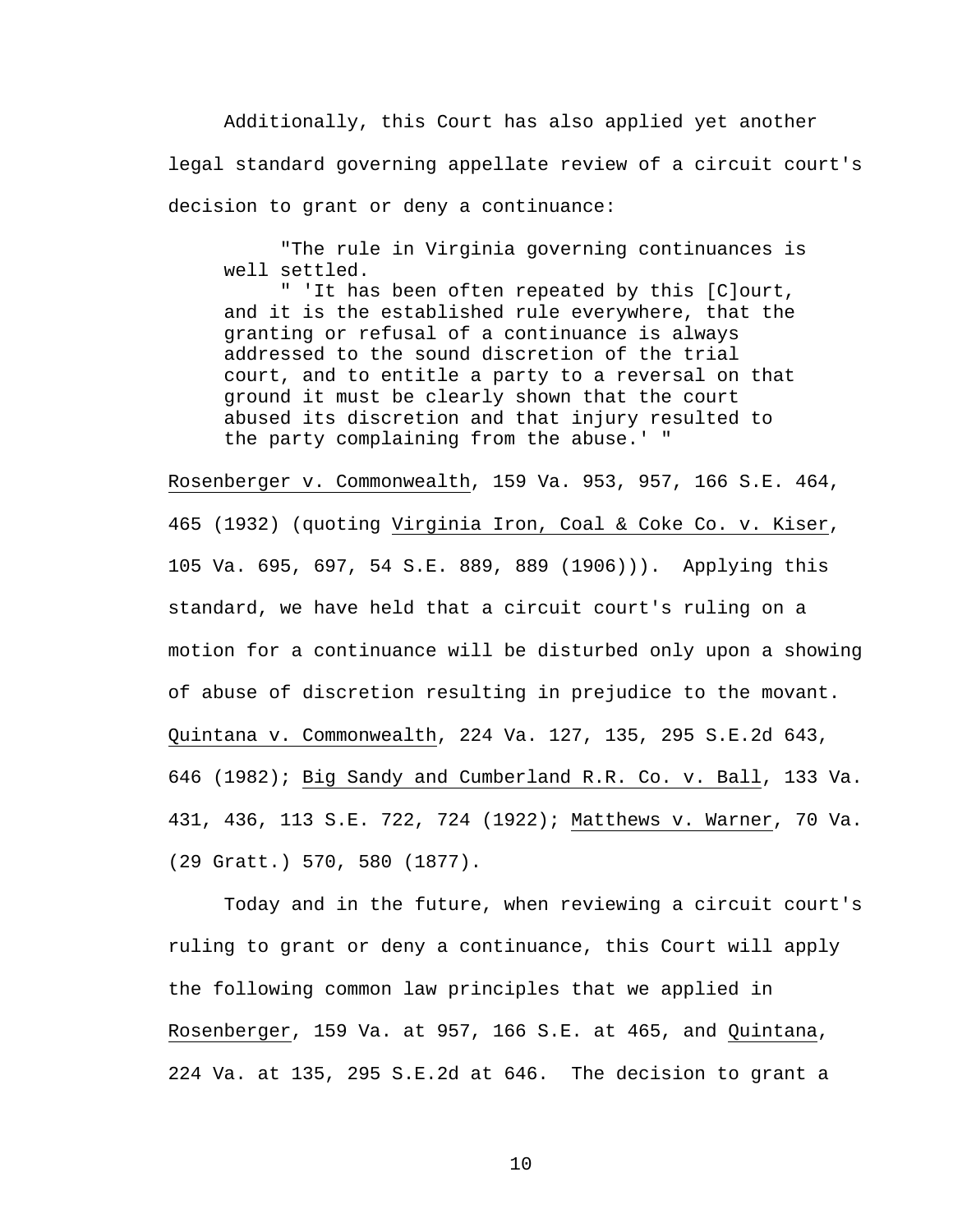motion for a continuance is within the sound discretion of the circuit court and must be considered in view of the circumstances unique to each case. The circuit court's ruling on a motion for a continuance will be rejected on appeal only upon a showing of abuse of discretion and resulting prejudice to the movant. Additionally, in the application of these principles, we will be guided by our holding over a century ago in Myers v. Trice, 86 Va. 835, 842, 11 S.E. 428, 430 (1890), that when a circuit court's refusal to grant a continuance "seriously imperil[s] the just determination of the cause," the judgment must be reversed.

Applying these common law principles, we are compelled to hold that the circuit court abused its discretion by ruling that Haugen was not entitled to a continuance when the federal prison authorities directed her to terminate her telephone participation in the hearing to terminate her parental rights. When a court terminates a parent's parental rights, the parent is divested of all legal relations to the child, and the parent has no legal right to even communicate or visit that child. "The termination of parental rights is a grave, drastic, and irreversible action. When a court orders termination of parental rights, the ties between the parent and child are severed forever, and the parent becomes 'a legal stranger to the child.' Shank v. Dept. Social Services, 217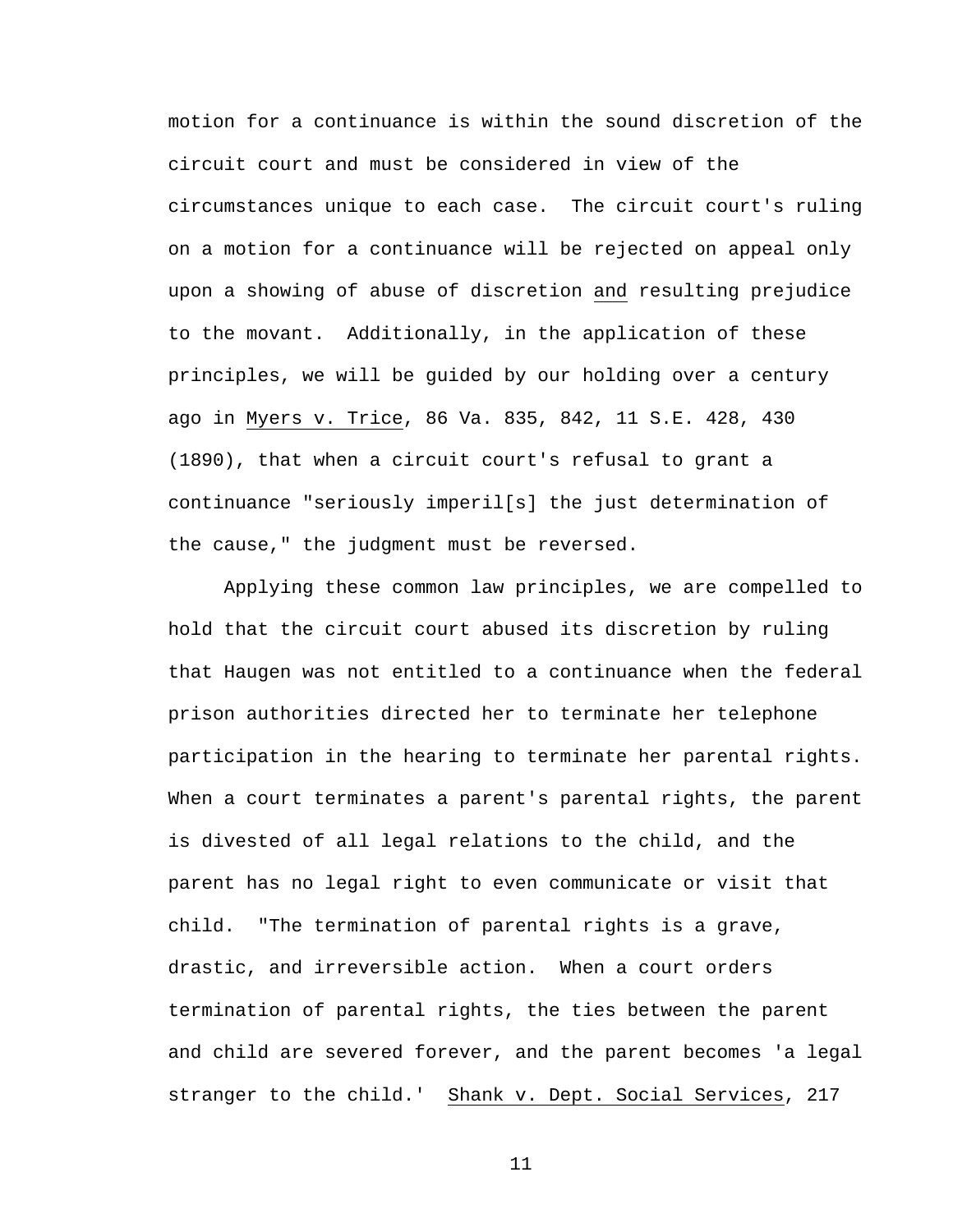Va. 506, 509, 230 S.E.2d 454, 457 (1976)." Lowe v. Department of Pub. Welfare of the City of Richmond, 231 Va. 277, 280, 343 S.E.2d 70, 72 (1986).

 In view of the "grave, drastic, and irreversible" effects of a judgment terminating a parent's parental rights, as a matter of common law, the circuit court should have granted the continuance. Haugen was prejudiced because she was unable to participate in an important portion of a proceeding in which she was rendered a legal stranger to her biological child.

 Accordingly, we will reverse the judgments of the Court of Appeals and the circuit court, and we will remand the case to the circuit court for a new hearing if the Shenandoah Department of Social Services be so advised.

#### Reversed and remanded.

JUSTICE AGEE, with whom JUSTICE LACY and JUSTICE KINSER join, concurring in part and dissenting in part.

 I concur with the conclusion in the majority opinion that Tracy L. Haugen's assignments of error raising arguments of due process cannot be addressed on appeal because a transcript or statement of facts is necessary to determine whether she acquiesced to participation by telephone in the termination of parental rights proceeding. That determination should end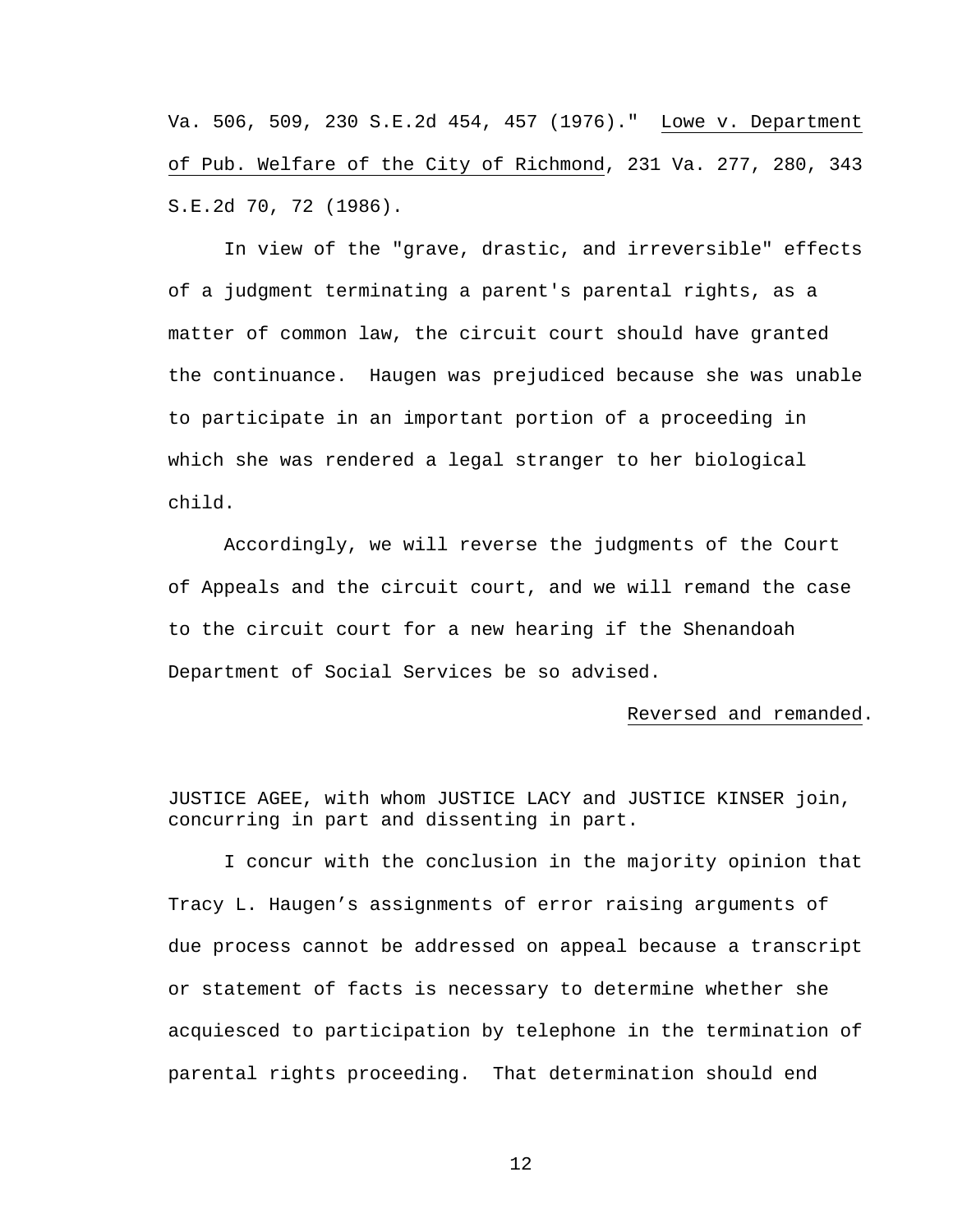this appeal, as the only arguments ever made by Haugen or discussed in any court relate solely to a deprivation of her constitutionally protected rights to due process. However, the majority creates an argument sua sponte based on considerations outside the record and fails to adhere to the very precedent the majority cites in order to create a remedy for Haugen. Accordingly, I respectfully dissent from the remainder of the majority opinion.

 The majority opinion decides a case that is simply not before the Court. First, the majority decides the issue of whether the circuit court abused its discretion in failing to grant Haugen a continuance, yet no request for a continuance or objection to a failure to grant a continuance exists in the record. Second, the record does not support the majority opinion's recitation that Haugen was compelled by federal prison authorities to cease her telephone participation in the termination of parental rights hearing. Third, the issue of abuse of discretion was not the subject of a Question Presented in the Court of Appeals. Fourth, the issue of abuse of discretion decided by the majority was never raised, briefed, or argued by any party in any court, and represents a creation sua sponte for the first time in the majority opinion. And finally, even if an abuse of discretion issue could be raised, it cannot be considered on appeal because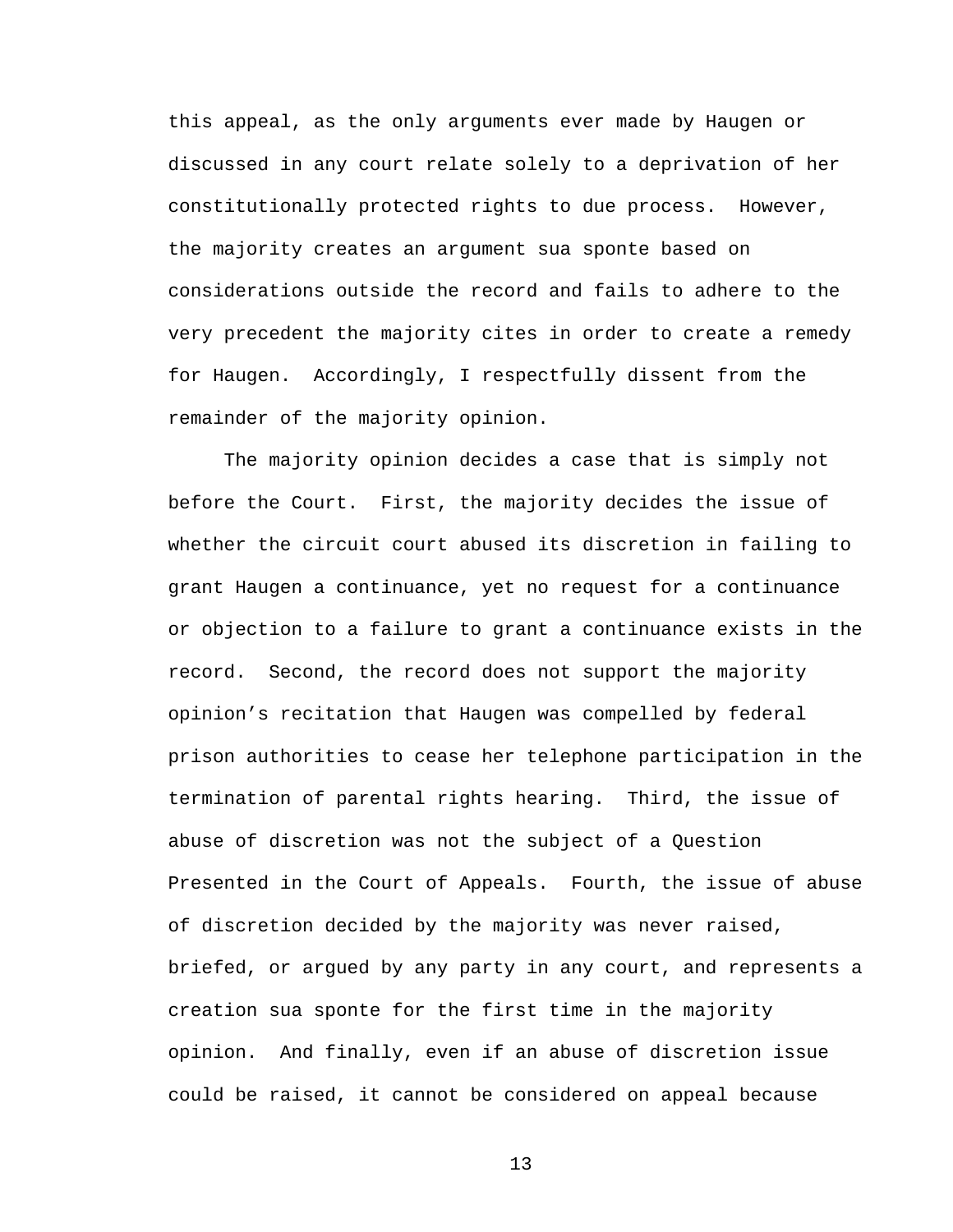there is no record from which an appellate court could review the action of the circuit court to determine whether an abuse of discretion occurred.

# I. MOTION FOR CONTINUANCE

 The majority opinion decides the case at bar on the basis that the circuit court abused its discretion by denying a motion for a continuance when Haugen's telephone participation in the termination of parental rights hearing ended. However, the record is absolutely devoid of any evidence that Haugen requested a continuance or made an objection on that basis known to the circuit court. Although the majority opinion is based on the denial of a motion for a continuance, it does not and cannot cite in the record where Haugen made a motion for a continuance or objected to the failure to grant such a motion.<sup>1</sup>

 The majority apparently concludes that a motion for mistrial, which was made when Haugen's telephone participation in the hearing ended, should also be considered as a motion for a continuance. However, Haugen never raised that argument in the circuit court or the Court of Appeals. Indeed, not even Haugen's briefs in this Court make that argument, but simply assert that a motion for a continuance was made.

<sup>&</sup>lt;u>1</u>  $1$  By contrast, the court reporter's log, which is part of the record, does reflect that Pacheco separately asked for a continuance and then a mistrial when his telephone participation in the hearing ended.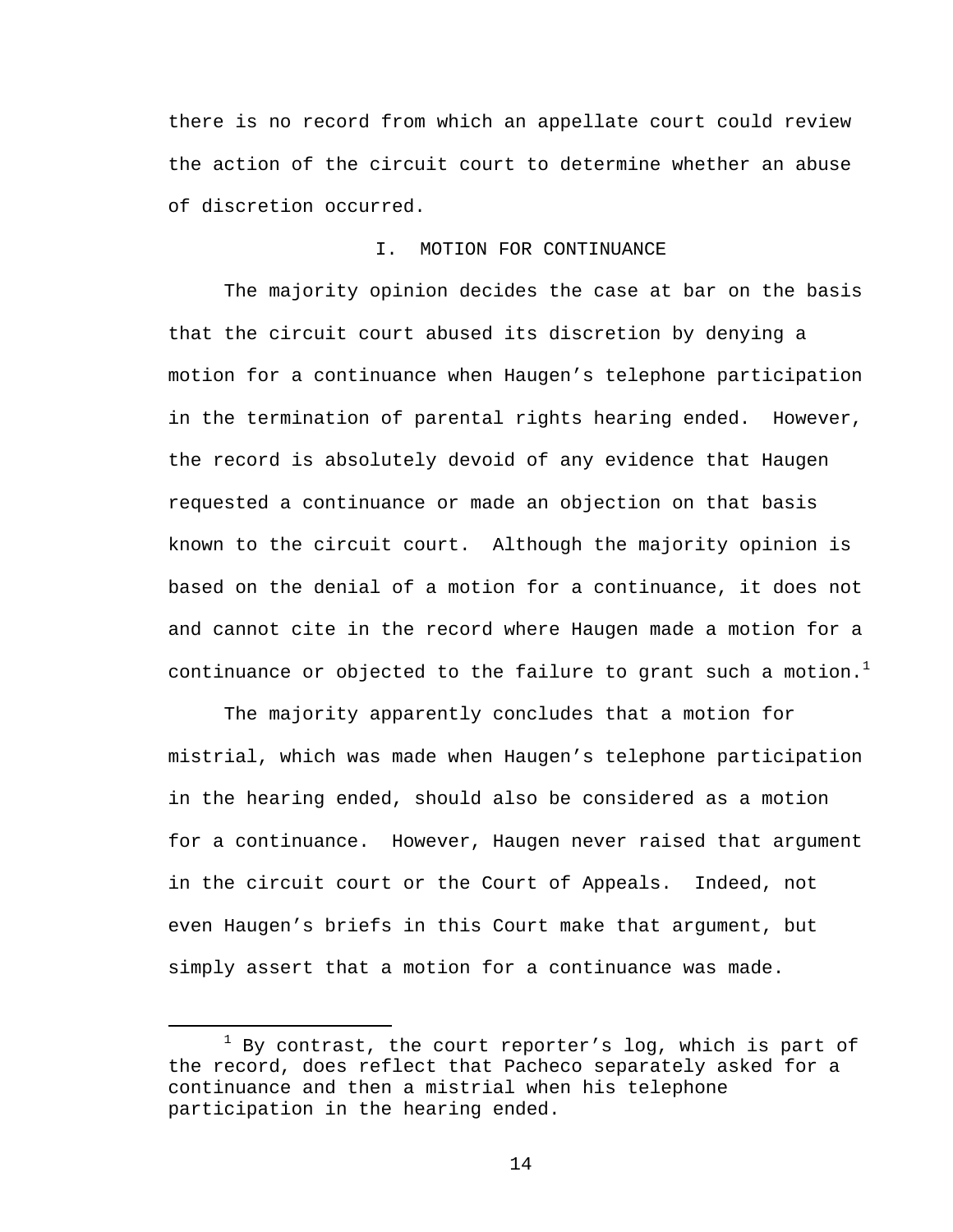The only evidence in the record as to the motion for mistrial is the court reporter's log, which notes after "Ms. Haugen hangs up the phone" that "motion for mistrial (my client not available)" and "motion overruled." Such is the sum and substance of the record upon which the majority opinion decides this case upon a motion for a continuance.

 This Court has never deemed a motion for mistrial to be a motion for a continuance in the absence of a request by the movant at trial to do so. A motion for a mistrial and a motion for a continuance are separate motions with separate legal bases and ramifications. A motion for a continuance asks the court to "adjourn[] or postpone[] a trial or other proceeding to a future date." Black's Law Dictionary, 339 (8th ed. 2004); Bryant v. Commonwealth, 248 Va. 179, 182, 445 S.E.2d 667, 669 (1994) (explaining standard for a continuance); see also Lacks v. Commonwealth, 182 Va. 318, 323-24, 28 S.E.2d 713, 715 (1944) (describing situations in which continuance may be granted). The result of a continuance is the brief delay or rescheduling of a proceeding until a future date, at which time the same issues and parties return to take up where the previous proceeding had stopped.<sup>2</sup>

 $\overline{\phantom{a}}$  $2$  See, e.g., Code § 8.01-6.1 (trial court may grant continuance to permit parties to amend pleadings or add claims or defenses); Code § 16.1-274 (juvenile and domestic relations courts may grant continuance for the filing of certain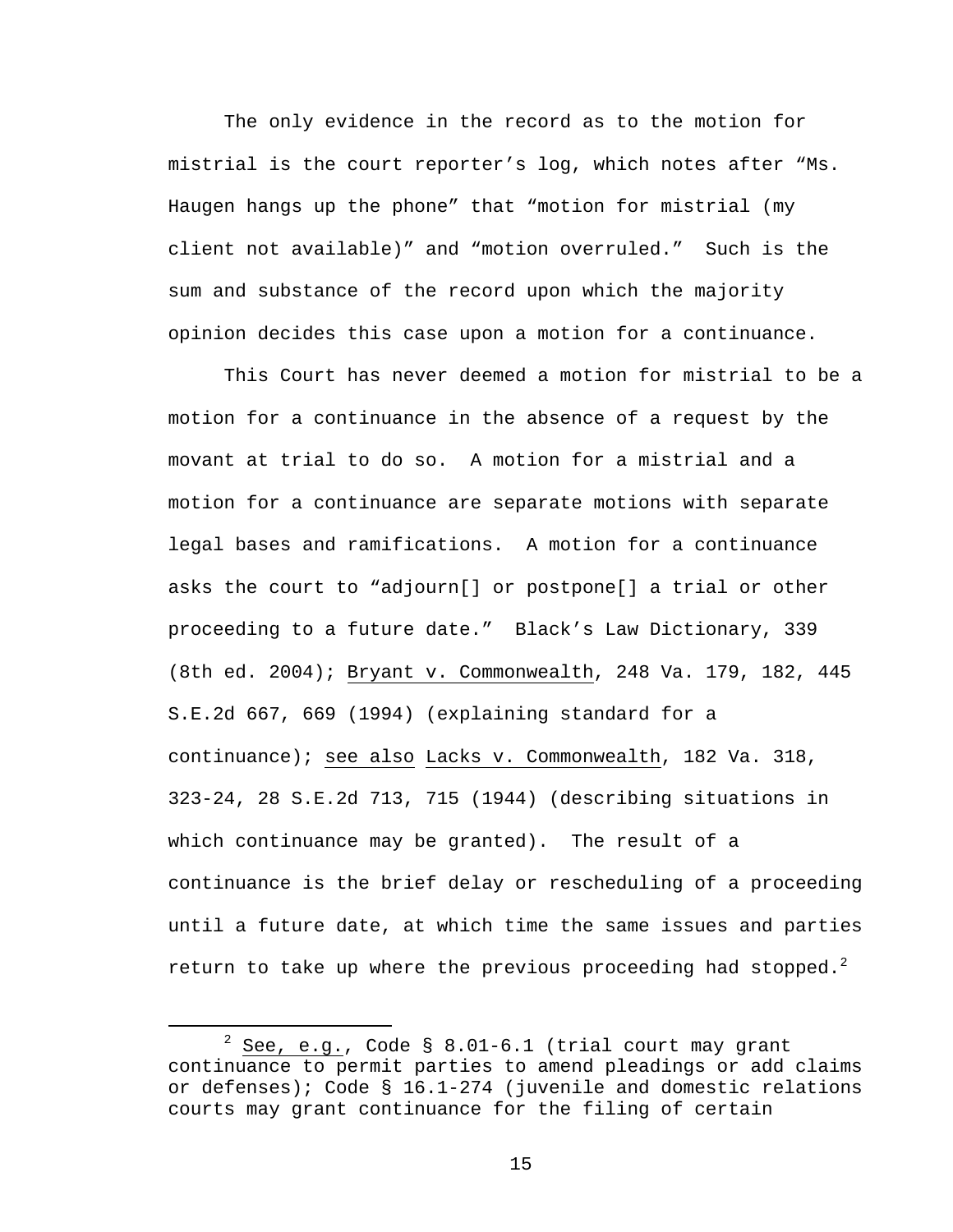By contrast, a motion for a mistrial "brings [the trial] to an end, without a determination on the merits, because of a procedural error or serious misconduct occurring during the proceedings." Black's Law Dictionary, 1023 (8th ed. 2004). "A mistrial should not be granted for minor irregularities and mistakes in a trial which can be cured by a direction from the trial court to disregard the irregularity or mistake." Clark v. Chapman, 238 Va. 655, 661, 385 S.E.2d 885, 888 (1989) (citations omitted). Rather, its purpose is to end the proceedings and begin anew when "there is a manifest probability that objectionable evidence or statements before the jury are prejudicial to the adverse party." Id. The result of a mistrial is the termination of the current

reports); Code § 19.2-159.1 (continuances shall be granted to allow criminal defendant to obtain counsel and prepare for trial); Code § 19.2-265.4 (continuance is a remedy for Commonwealth's failure to provide discovery in criminal case); Code § 19.2-266.2 (continuance permitted for good cause shown in criminal case); Code § 30-5 (a party or party's attorney who is a member of the General Assembly may receive continuance as a matter of right during time the legislature is in session); Code § 53.1-210 (continuance available for prisoners); Code § 55-248.25 (continuance available in landlord tenant disputes); Code § 55-248.25:1 (same); Rule 3A:2(b)(3) (continuance "includes adjournment or recess"); Rule 7A:14(a) (district court judge may, by order, delegate to the clerk the power to grant continuances consented to by all parties); Rule 7C:5(f) (continuance permitted for criminally accused in general district court); Rule 8:8 (court may grant continuance to allow time for amendments that act as surprise); Rule 8:14(a) (juvenile and domestic relations court judge may, by order, delegate to the clerk the power to grant continuances consented to by all parties).

i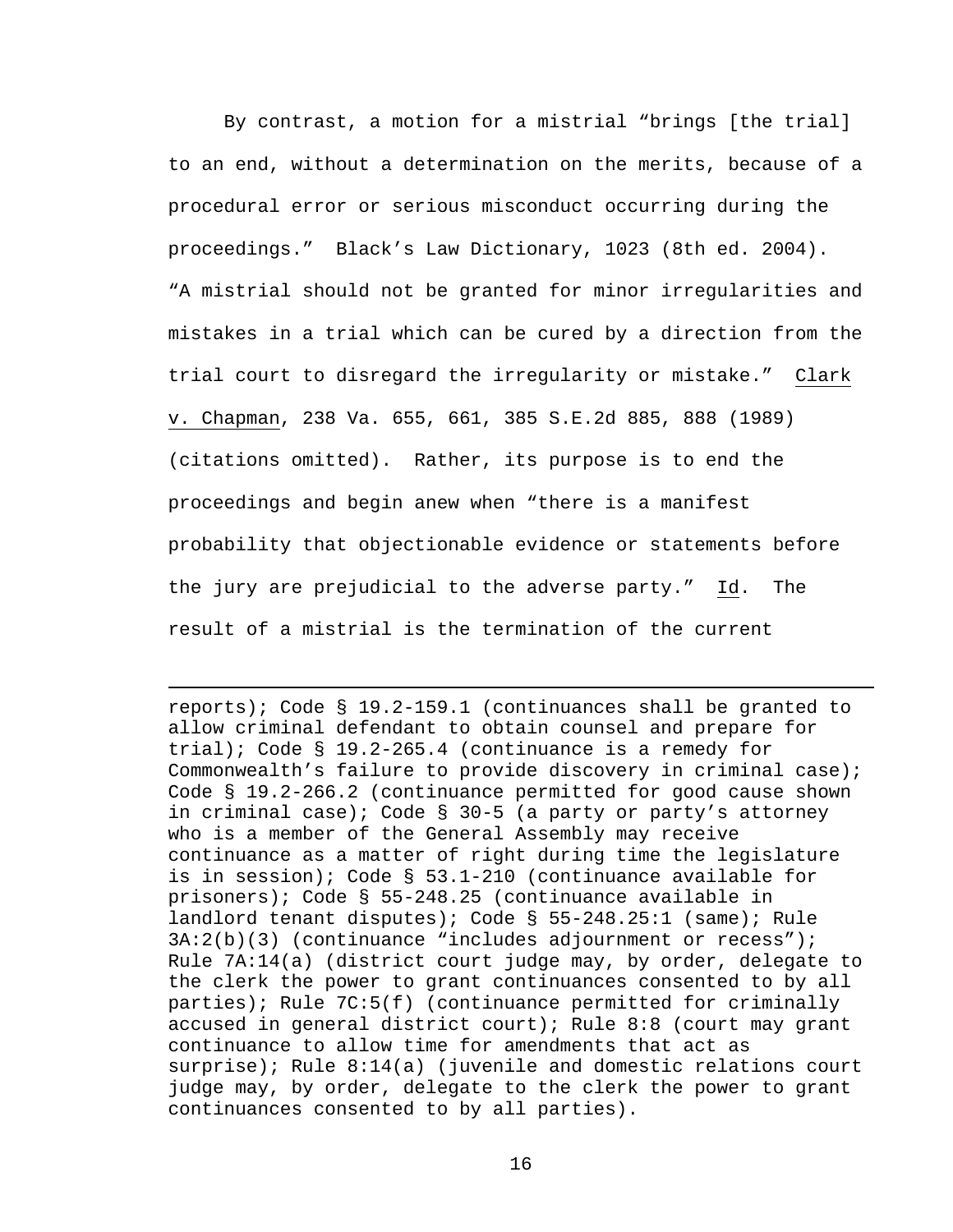proceedings with the possibility of the initiation of entirely new proceedings. See, e.g., Lewis v. Commonwealth, 269 Va. 209, 214, 608 S.E.2d 907, 910 (2005) (when right to a fair trial has been prejudiced, a new trial is required); Riner v. Commonwealth, 268 Va. 296, 316, 601 S.E.2d 555, 566 (2004) (standard for considering if a mistrial or a new trial should be ordered is whether, under the circumstances, there has been interference with a fair trial).

No motion for a continuance was made in this case, and Haugen did not assign error to the circuit court's denial of the actual motion made, a motion for a mistrial. The premise of the majority opinion is thus based upon a motion never made, much less ruled upon, and the appeal should end on that basis. Rule 5:25.

## II. STATEMENTS OUTSIDE THE RECORD

 The majority opinion accurately recites that the record reflects that Haugen participated in the termination of parental rights hearing by telephone while incarcerated in a federal prison. Haugen was able to talk with her attorney during the hearing and also gave testimony via telephone. After nearly seven hours of proceedings, Haugen's participation by telephone ended. As previously noted, the only explanation of this event in the record is in the court reporter's log, which reflects that at 3:49 p.m., "Ms. Haugen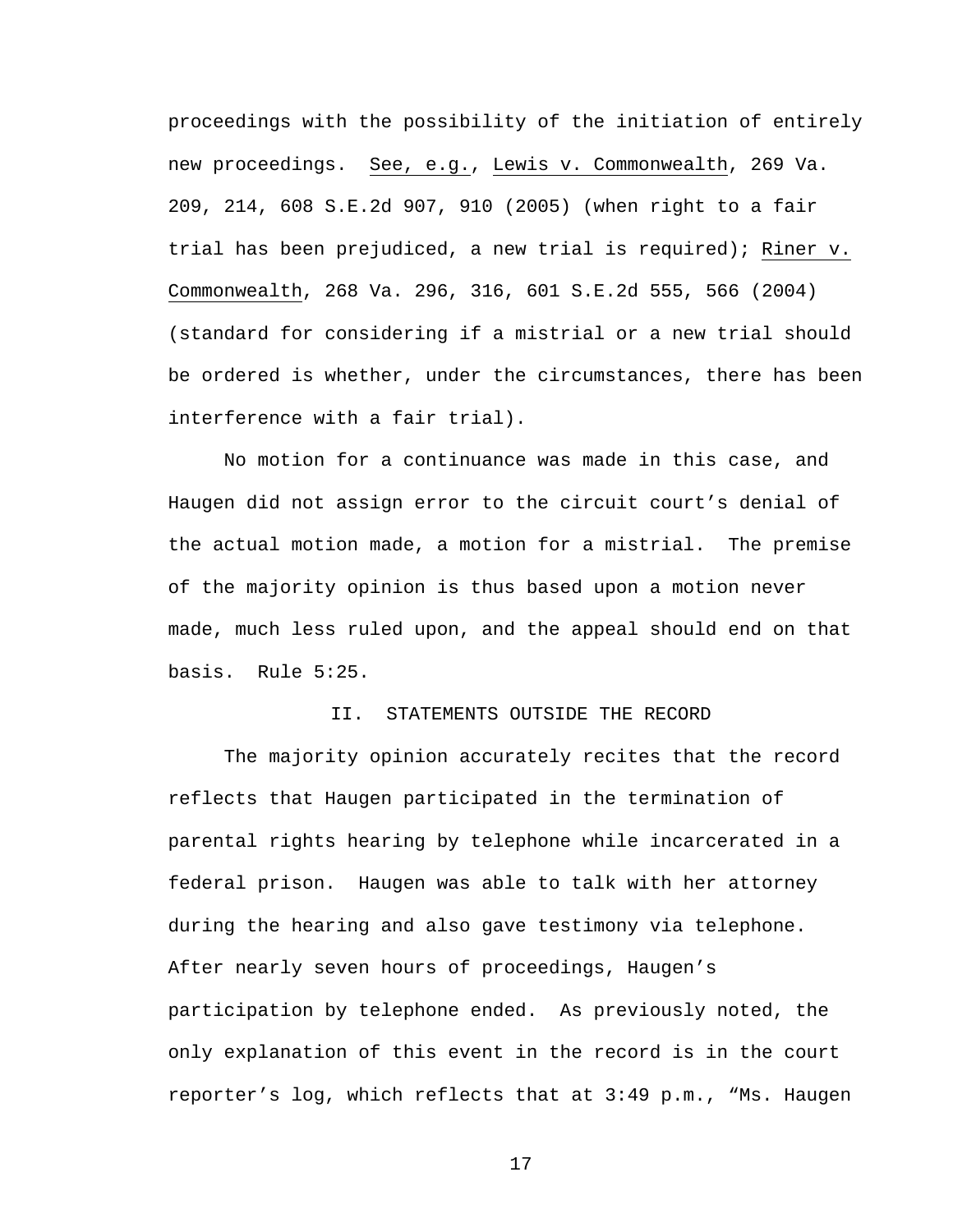hangs up the phone." The record is devoid of any other evidence as to why Haugen's telephone participation in the hearing ended.

The majority opinion's recitation that "federal prison authorities directed Haugen to leave the room in the penitentiary where she was using the telephone and [they took her] to another area [in the penitentiary] where she would not be permitted to participate in the hearing by telephone" is without support in the record. This is an important distinction because, since the record gives no basis to determine whether Haugen voluntarily or involuntarily ended her participation in the hearing, we cannot reach on appeal any issue regarding the consequences of that termination. Rule 5:11 requires this result for the same reason that we could not reach the issue of whether Haugen acquiesced to the circuit court's initial ruling that she participate in the hearing by telephone.

The representations in the majority opinion that "federal prison authorities directed [Haugen] to terminate her . . . participation" as the basis to avoid the lack of a record to show Haugen's lack of acquiescence or consent to terminating participation in the hearing is puzzling. To reach its conclusion the majority departs from the record and relies on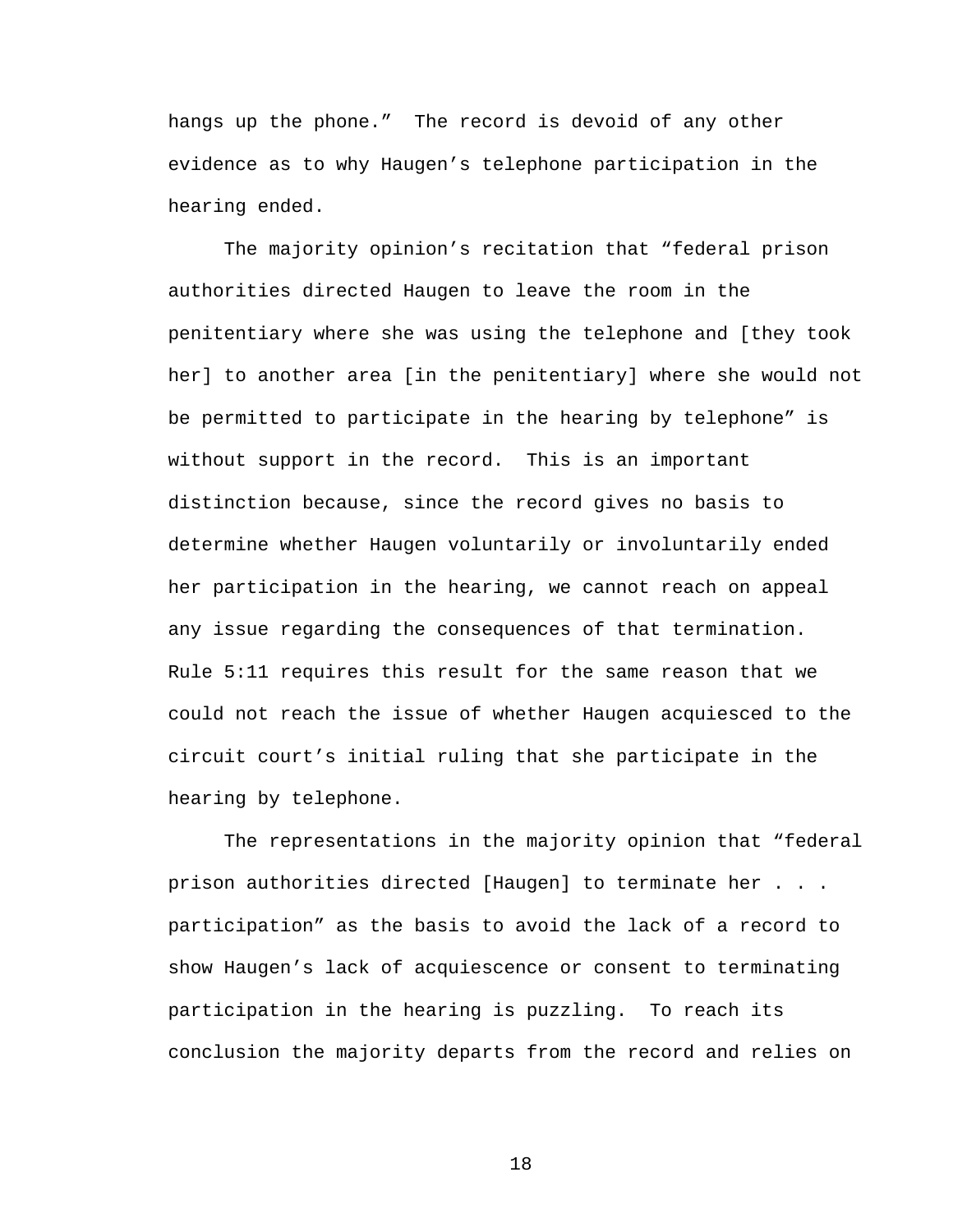a statement by counsel in response to a question from this Court during oral argument. The majority opinion states:

Counsel for the Shenandoah Valley Department of Social Services admitted, during oral argument before this Court, that federal prison authorities directed Haugen to leave the room in the penitentiary where she was using the telephone and to go to another area of the prison where she would not be permitted to participate in the hearing by telephone.

There was no such admission.

 Even if our caselaw permitted us to use a colloquy at oral argument as a substitute for evidence not in the record,  $3$ which it does not, the majority's statement is inaccurate.

 $\overline{\phantom{a}}$  3  $3$  On appeal, this Court is "limited to the record of the proceedings which have taken place in the lower court and have been there settled and certified to us." Ward v. Charlton, 177 Va. 101, 107, 12 S.E.2d 791, 792 (1941); see also Woodfin v. Commonwealth, 236 Va. 89, 97-98, 372 S.E.2d 377, 382 (1988) ("[W]e are limited to the appellate record in this case in consideration of issues presented here. We are not permitted to supplement the record by referring to [other evidence] not made a part of this record."); Dere v. Montgomery Ward & Co., 224 Va. 277, 281 n.2, 295 S.E.2d 794, 796 n.2 (1982) (holding the Court was bound by the record and the circuit court's certified written statement of fact, and "not upon counsel's recollection of what occurred" during proceedings in the circuit court); Rountree v. Rountree, 200 Va. 57, 62-63, 104 S.E.2d 42, 47 (1958) (holding the Court would not consider facts in affidavits attached to the appellate briefs that were not part of the record from the circuit court); Bryant v. Commonwealth, 189 Va. 310, 320, 53 S.E.2d 54, 59 (1949) (Appellants "admit that the specific rulings and the grounds of objection thereto were not made a part of the record. Under these circumstances, we cannot consider them, as we must pass upon the record duly authenticated by the trial judge, and not upon counsel's recollection of what occurred.")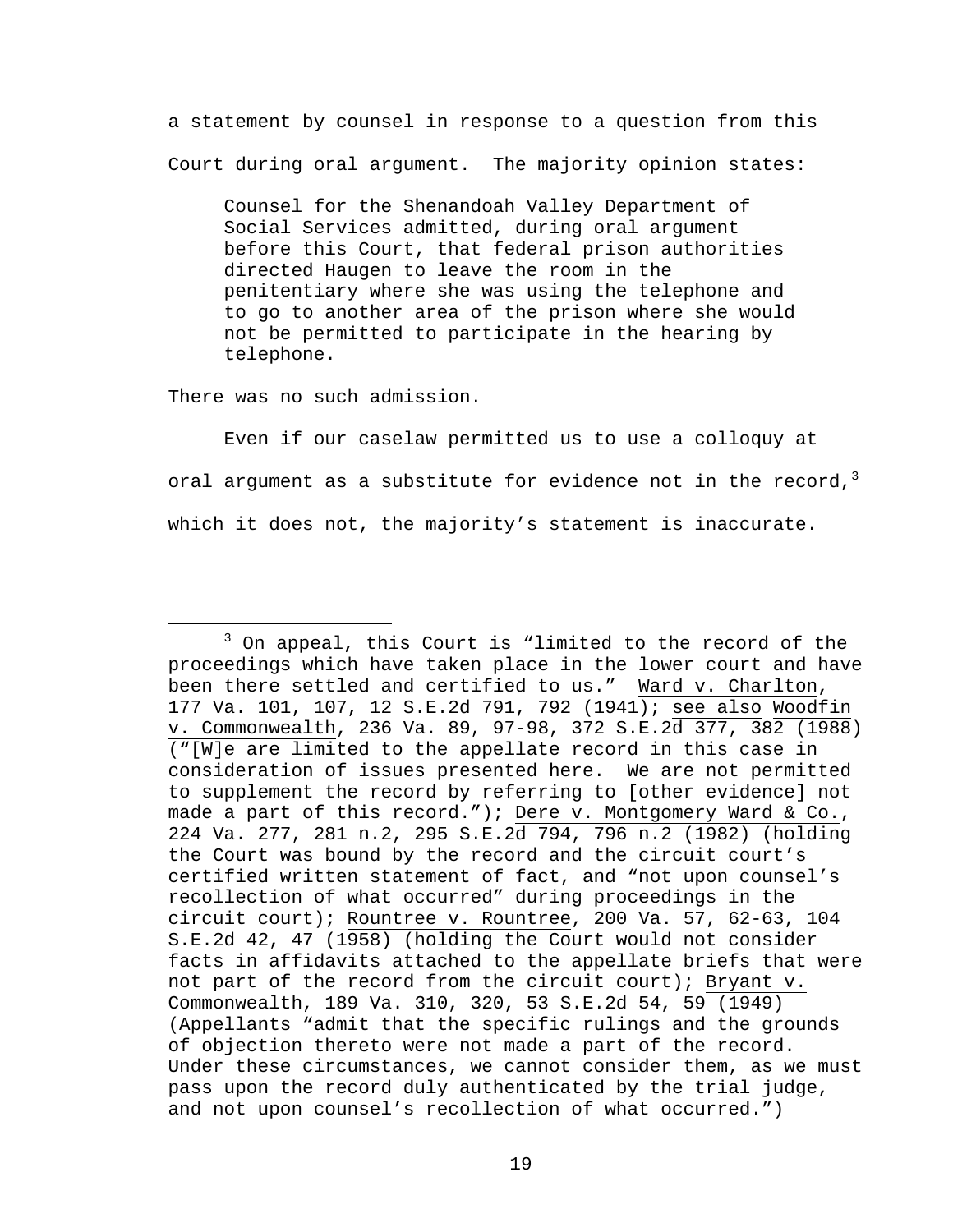The entire content of counsel's statement at oral argument is as follows:

Ms. Haugen had the opportunity, because of the scheduling of her prison, to determine whether or not she would continue or she would comply with what her holding facility was asking her to do, which was return to another area of the prison and not in the room where the phone was located. And she, at that point, I don't think she had a completely voluntary termination of her telephone call, but it was not a technical malfunction nor was it the court terminating her telephone call.

(Emphasis added.) A plain reading of counsel's statement is that Haugen had a choice in terminating her participation in the hearing and, for whatever reason, she chose to end the telephone call.

 There simply is not a basis in the record for the majority's conclusion that Haugen was compelled to quit the hearing by federal prison authorities. Consequently, as there is no ground in the record by which an appellate court could determine whether Haugen acquiesced to the termination of her telephone participation, the appeal should be dismissed.

III. QUESTION PRESENTED IN THE COURT OF APPEALS

 The majority correctly recites from Rule 5:17(c) that "[w]here an appeal is taken from a judgment of the Court of Appeals, only assignments of error relating to questions presented in, or to actions taken by, the Court of Appeals may be included in the petition for appeal to this Court."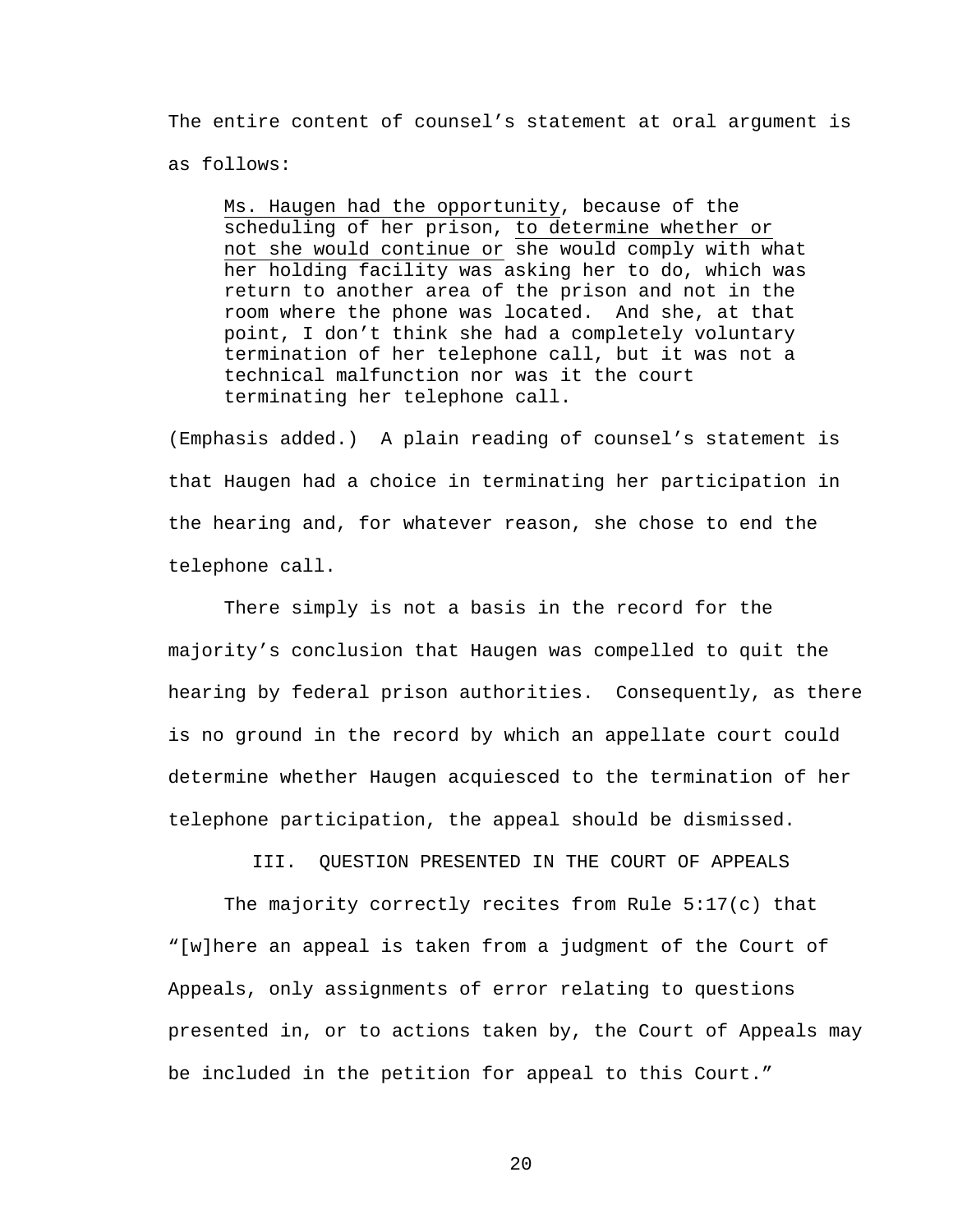However, while referencing the Question Presented in the Court of Appeals, the majority opinion omits its actual language, which was: "Whether the trial [court] erred by failing to require the presence of the parents for the hearing on termination of their parental rights." The issue addressed in the majority opinion, that the circuit court abused its discretion when it denied the non-existent motion for a continuance, is not an issue encompassed within the Question Presented, nor was it addressed by the Court of Appeals.

 The Question Presented contains no reference to a failure to grant a continuance, that the circuit court abused its discretion in that regard, or that there was resulting prejudice to Haugen. The primary reason for that deficiency is that the abuse of discretion argument upon which the majority opinion rests, was never made by Haugen or by any other party in any court at any time. Haugen's sole argument in the circuit court, the Court of Appeals, and this Court was that her due process rights were infringed because she was not present in person at the hearing.

The Question Presented to the Court of Appeals cannot be retrofitted to cover an issue never raised and not within the plain terms of the actual text of the Question Presented. The Department of Social Services and the child's guardian ad litem never addressed Rule 5:17(c) in the context of the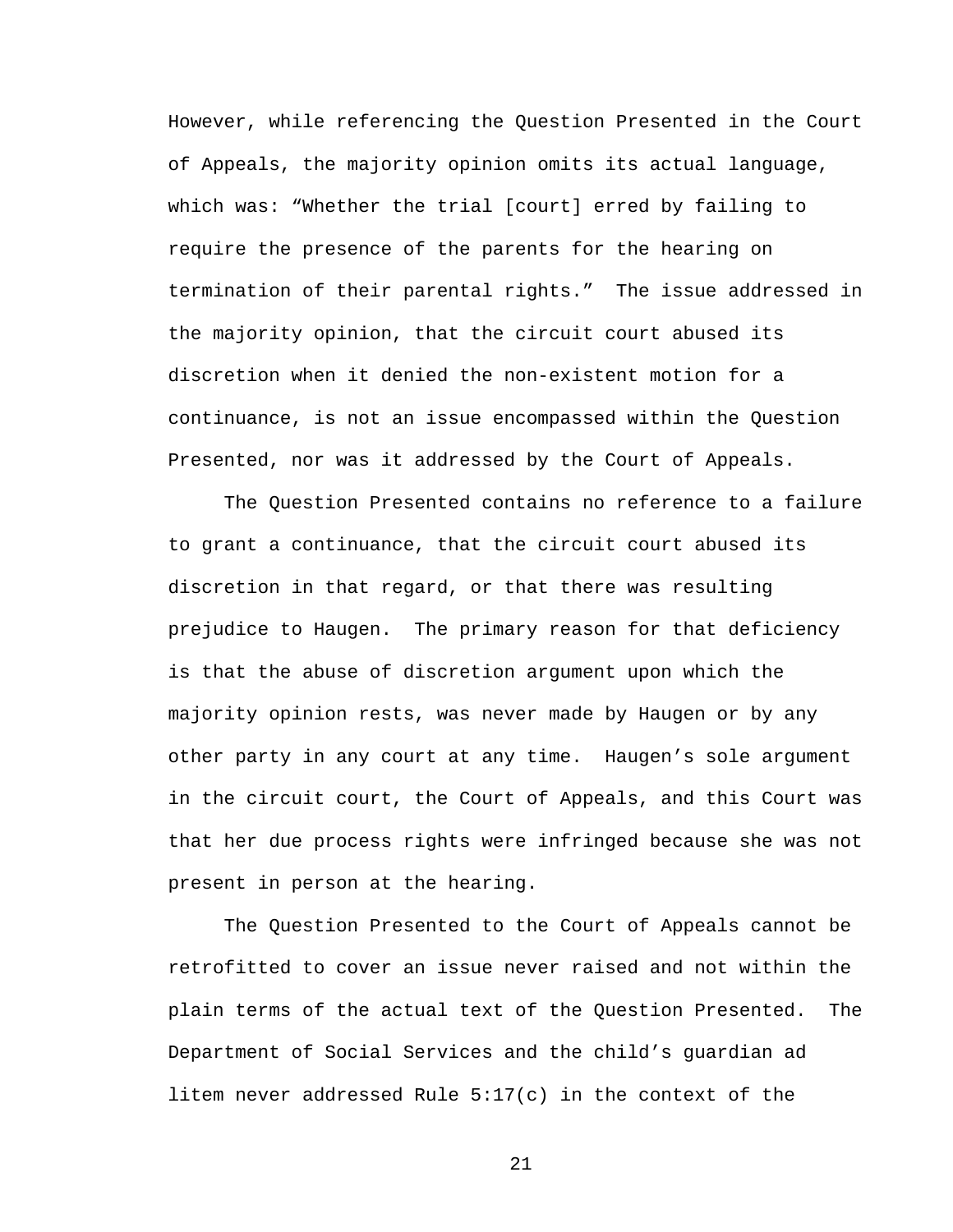Question Presented in the Court of Appeals because that issue never appeared in this case until raised sua sponte in the majority opinion.

A plain reading of the Question Presented reflects that the issue addressed by the majority – the abuse of discretion to the prejudice of Haugen by denial of a continuance – was not stated in the Question Presented to the Court of Appeals and not decided by that court. Haugen's appeal is thus barred by Rule 5:17(c). See, e.g., Townsend v. Commonwealth, 270 Va. 325, 330 n.2, 619 S.E.2d 71, 74 n.2 (2005) (An argument not made in the Court of Appeals or before this Court will not be considered by the Court on appeal under Rule  $5:17(c)$ ).

# IV. ABUSE OF DISCRETION

 The issue upon which the majority opinion decides this case, that the circuit court abused its discretion in failing to grant a motion for a continuance, was never raised. The issue was never mentioned on brief, in oral argument, or by way of assignment of error in the circuit court, the Court of Appeals, or this Court, until it appeared sua sponte in the majority opinion.

 Rules 5:17 and 5:25 thus apply and end this appeal. Neither the circuit court, the Court of Appeals, nor this Court ever heard an abuse of discretion argument. Haugen made no assignment of error asserting an abuse of discretion.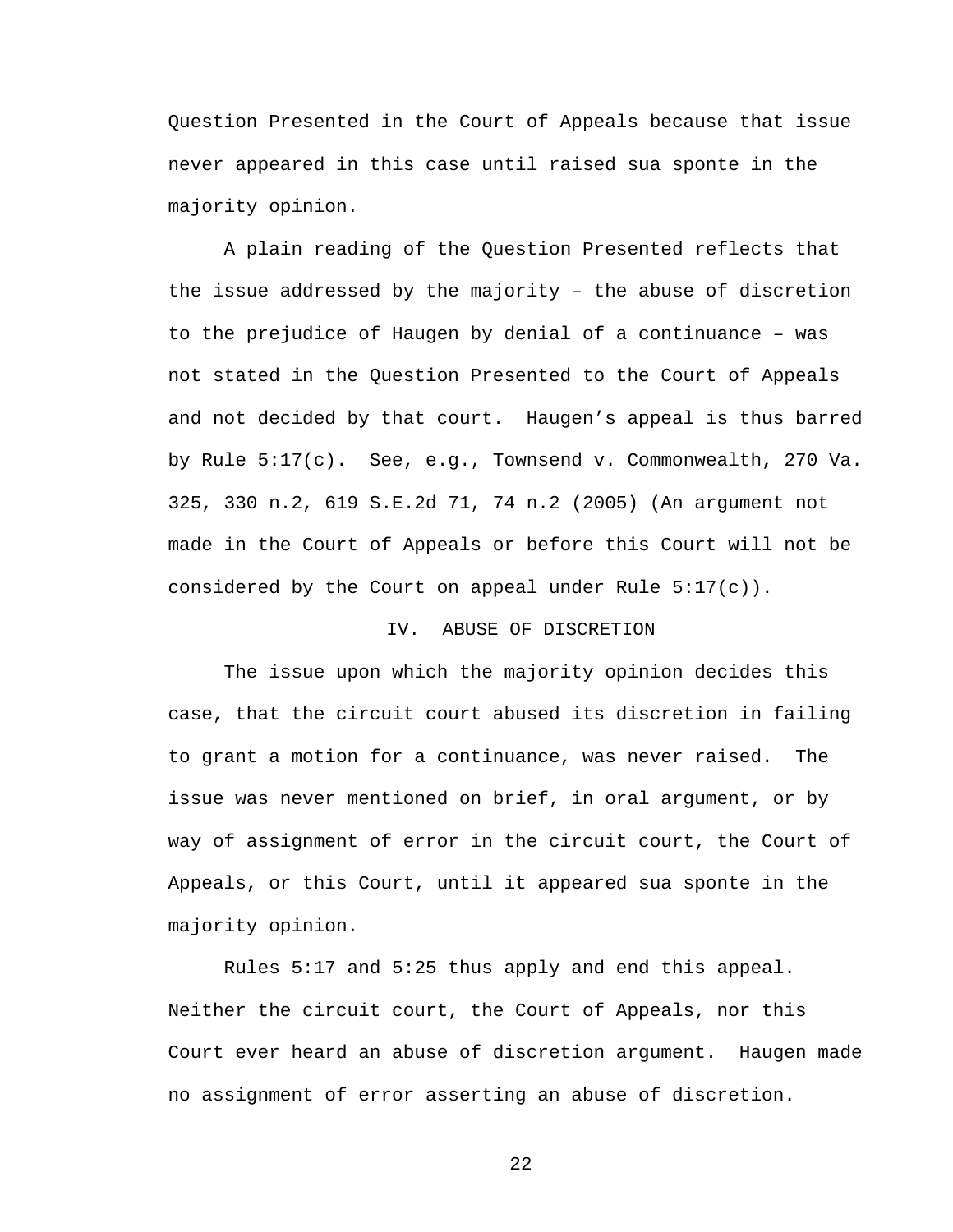The majority opinion gives no basis upon which an abuse of discretion issue can now be present in this case. No interpretation of a statute or rule is involved, so no contention can be made that the Court is applying the plain language of such to the facts of the instant case. Furthermore, no request for application of the ends of justice exception is present in this record, and no claim of other good cause shown has been made. There is simply no basis in our jurisprudence by which the majority can raise the decisional issue of an abuse of discretion in this case.

#### V. STANDARD OF REVIEW

 Even if all the foregoing issues are ignored, there remains a fundamental flaw in the majority opinion, even applying an abuse of discretion standard. Haugen has not produced a record on appeal by which an abuse of discretion claim could be reviewed. Rule 5:11. Our jurisprudence is clear that such a deficiency ends the appeal. White v. Morano, 249 Va. 27, 30, 452 S.E.2d 856, 858 (1995) ("[T]he onus is upon the appellant to provide the reviewing court with a sufficient record from which it can be determined whether the trial court erred as the appellant alleges. If an insufficient record is furnished, the judgment appealed from will be affirmed.").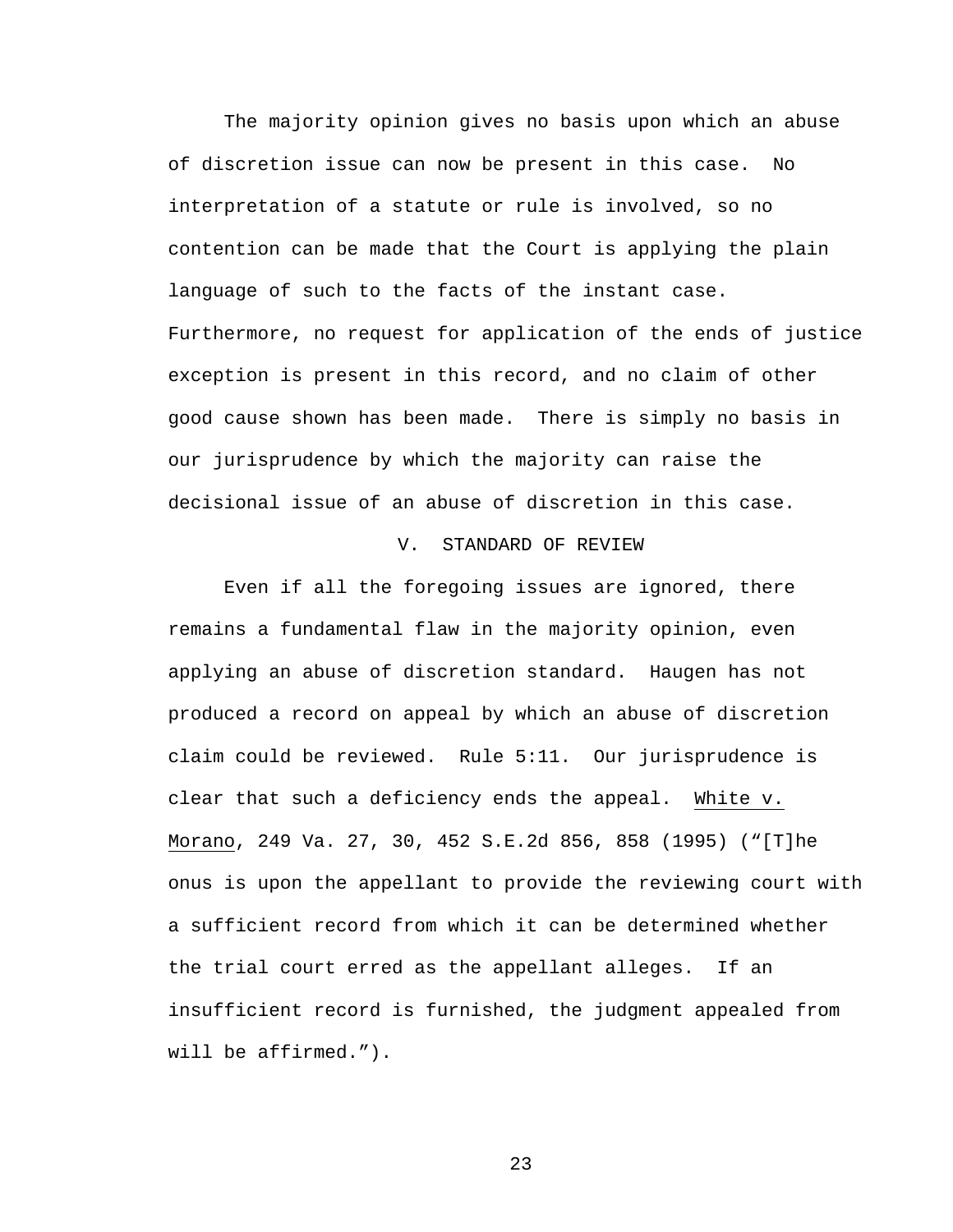The majority opinion recites a number of cases where we have stated the standard of review for an abuse of discretion in the denial of a motion for a continuance. The majority appears to say it is enunciating a new standard of review in such cases, which is: "The circuit court's ruling on a motion for a continuance will be rejected on appeal only upon a showing of abuse of discretion and resulting prejudice to the movant." However, I do not view our prior decisions as establishing different standards but using similar expressions to denote the same standard. Under that standard, appellate review must be possible both for the act of abusing discretion and the resulting prejudice to the movant. Although the majority opinion recognizes the proper appellate standard of review – "a showing of abuse of discretion and resulting prejudice to the movant" – the majority then ignores the enunciated standard because there is no showing of prejudice by Haugen.

By necessity, a court cannot abuse its discretion in denying a motion for a continuance unless the denied movant suffers some harm as a result. Quintana v. Commonwealth, 224 Va. 127, 135, 295 S.E.2d 643, 646 (1982); Rosenberger v. Commonwealth, 159 Va. 953, 957, 166 S.E. 464, 465 (1932). However, a showing of prejudice does not axiomatically become an abuse of discretion, as there are a multitude of reasons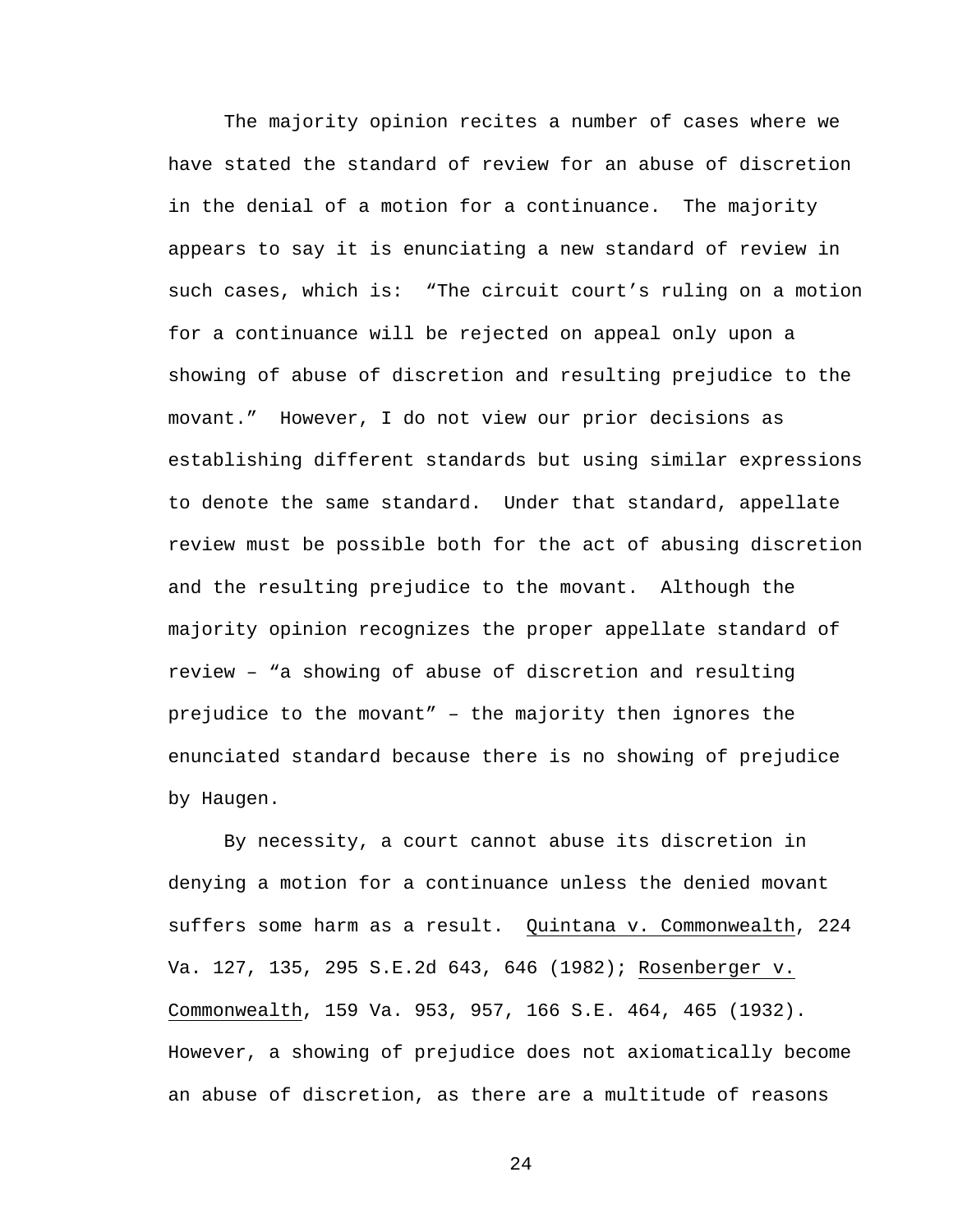for which a trial court may appropriately deny a continuance even though the movant suffers harm. For example, a party may move for a continuance during trial because it failed to subpoena a necessary witness. While the court's denial of a continuance will likely, in fact, prejudice the movant, it would be a rare occasion where the court's action under those circumstances would be deemed an abuse of discretion.

In any event, the movant must show prejudice in order to establish the court's exercise of discretion was abused in denying a continuance. In other words, a movant cannot show an abuse of discretion if he suffered no harm from the denial of the continuance motion.

 That brings us to a fundamental flaw that requires dismissal of this appeal. As the majority noted with regard to Haugen's due process claim, it is a basic axiom of appellate procedure that the appellant bears the burden of presenting the necessary record on appeal to enable review by the appellate court. White, 249 Va. at 30, 452 S.E.2d at 858; see, e.g., Pettus v. Gottfried, 269 Va. 69, 81, 606 S.E.2d 819, 827 (2005) (holding the same); McDonald v. National Enterprises, Inc., 262 Va. 184, 195, 547 S.E.2d 204, 211 (2001) (same); Justis v. Young, 202 Va. 631, 632, 119 S.E.2d 255, 256-57 (1961) (same). In the specific context of the appellate review of a claim of abuse of discretion, the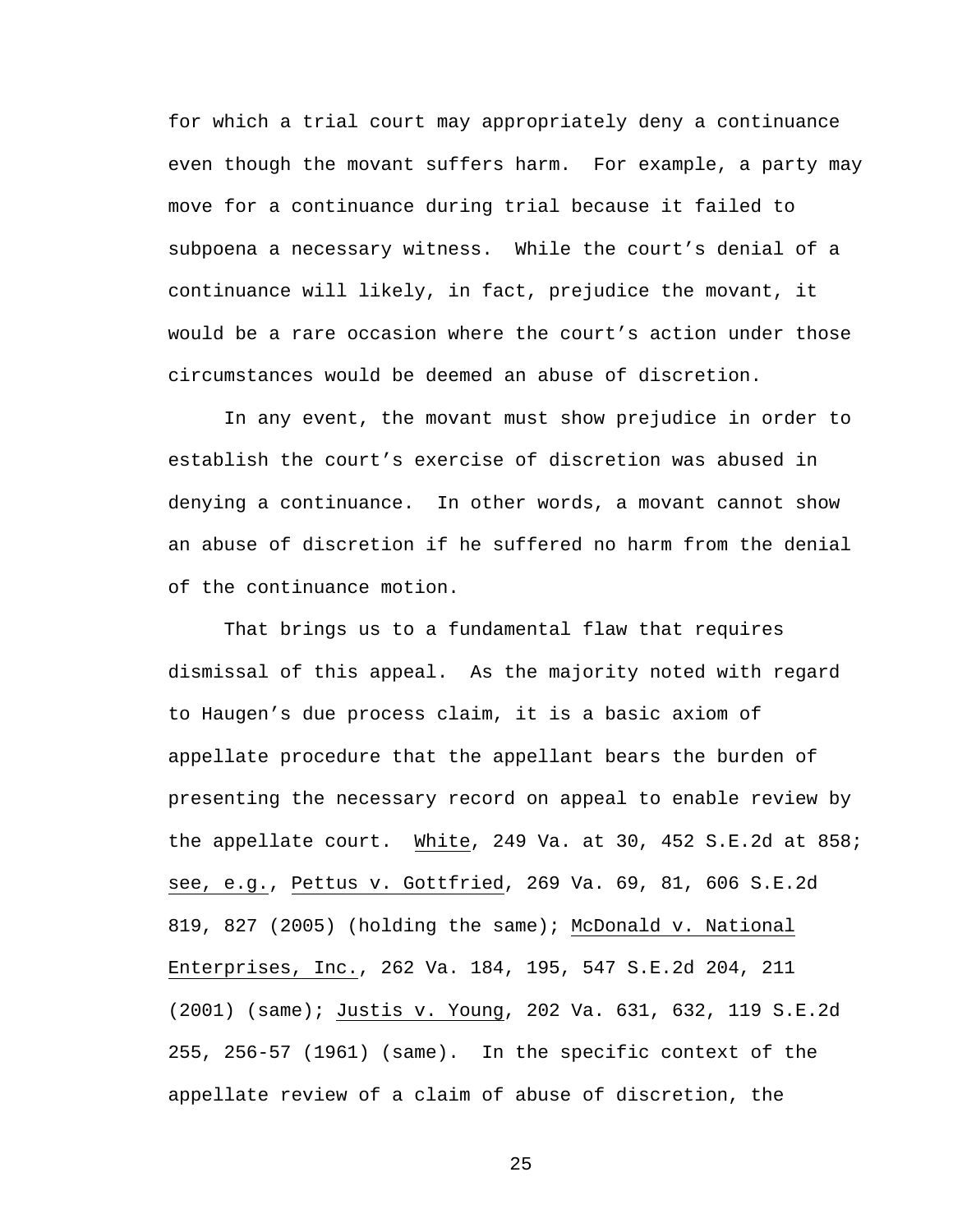appellant must provide a record that shows the prejudice suffered because the continuance motion was not granted. Without that record, an appellate court can make no determination on the circuit court's exercise of discretion, and the appeal cannot proceed. See, e.g., Rose v. Jaques, 268 Va. 137, 155-56, 597 S.E.2d 64, 75 (2004) (when the record is insufficient to show whether circuit court abused its discretion in refusing to admit evidence, the Court cannot consider the issue on appeal); see also City of Manassas v. Board of County Supervisors, 250 Va. 126, 136-37, 458 S.E.2d 568, 573 (1995) (same); Dade v. Anderson, 247 Va. 3, 8, 439 S.E.2d 353, 356 (1994) (when the record is insufficient to show whether circuit court abused its discretion in denying a motion to amend pleadings, the Court cannot consider the issue on appeal); Niese v. Klos, 216 Va. 701, 705, 222 S.E.2d 798, 801 (1976) (same).

 The record is devoid of any proof of prejudice to Haugen resulting from her failure to participate by telephone in the final part of the parental termination hearing. Moreover, Haugen has never argued in any court that anything did occur after her telephone participation ended which prejudiced her in any way.

What the record does show is seven hours after the hearing started Haugen's telephone participation ended and the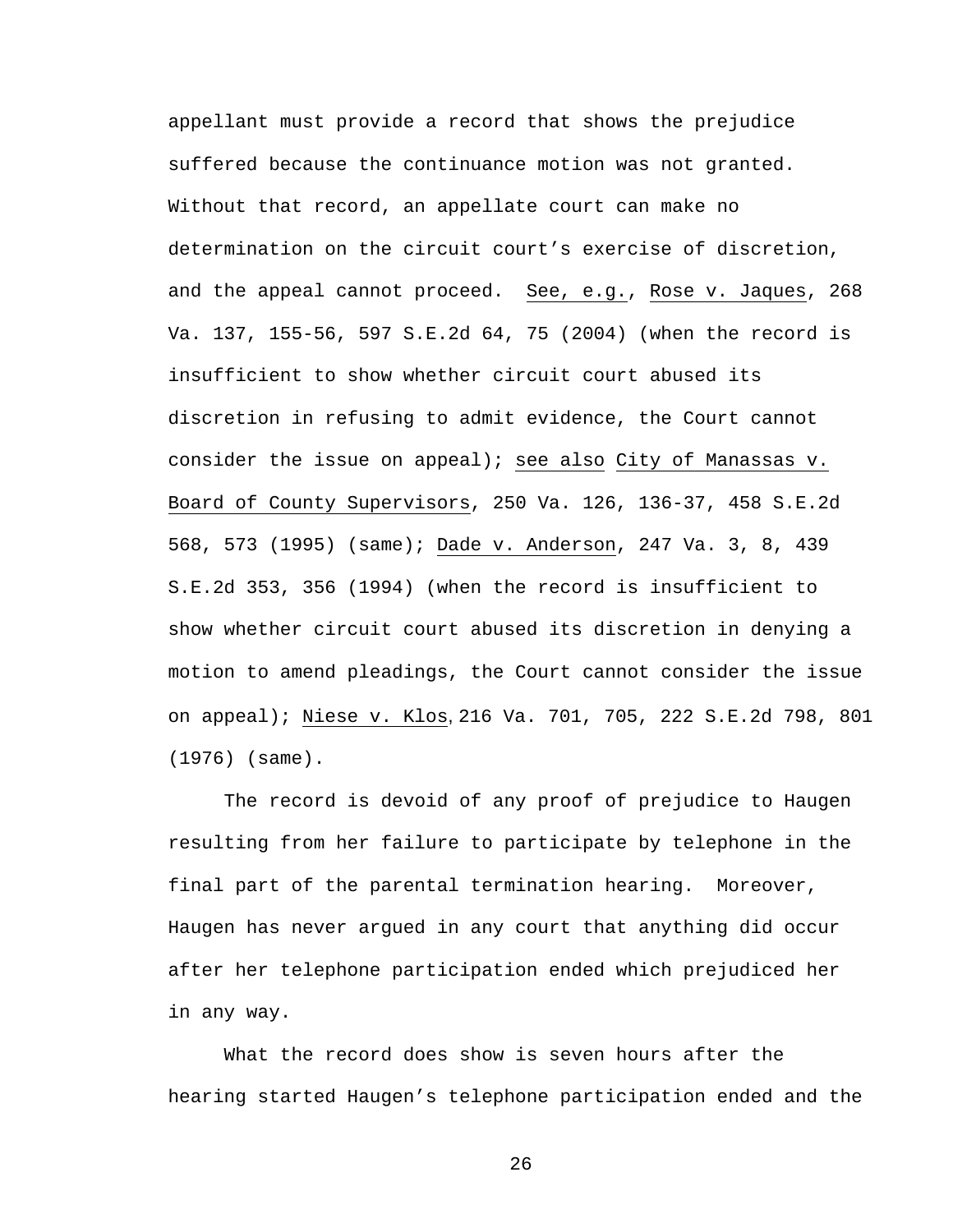hearing continued for another 1 hour and 30 minutes, 47 minutes of which was devoted to closing argument. Our jurisprudence requires that in order for this Court to review whether a circuit court abused its discretion, the appellant must produce an accurate record to permit appellate review of what transpired during the 1 hour and 30 minutes which caused Haugen harm. That record simply is not present in this case. There is absolutely nothing in the record before this Court to show how Haugen was prejudiced in any way by anything that occurred in the hearing after her telephone participation ceased. As no record exists by which any prejudice could be determined, the issue of abuse of discretion raised sua sponte by the majority opinion cannot be reached without resort to pure speculation and outright guesswork. Rule 5:11 applies to end this appeal. "When the appellant fails to ensure that the record contains transcripts or a written statement of facts necessary to permit resolution of appellate issues, any assignments of error affected by the omissions shall not be considered." Rule 5:11(b); see also McDonald, 262 Va. at 195, 547 S.E.2d at 211.

#### VI. CONCLUSION

 The majority opinion reaches what can only be seen as the adoption of a per se rule: that in termination of parental rights cases, the failure by a court to grant a continuance